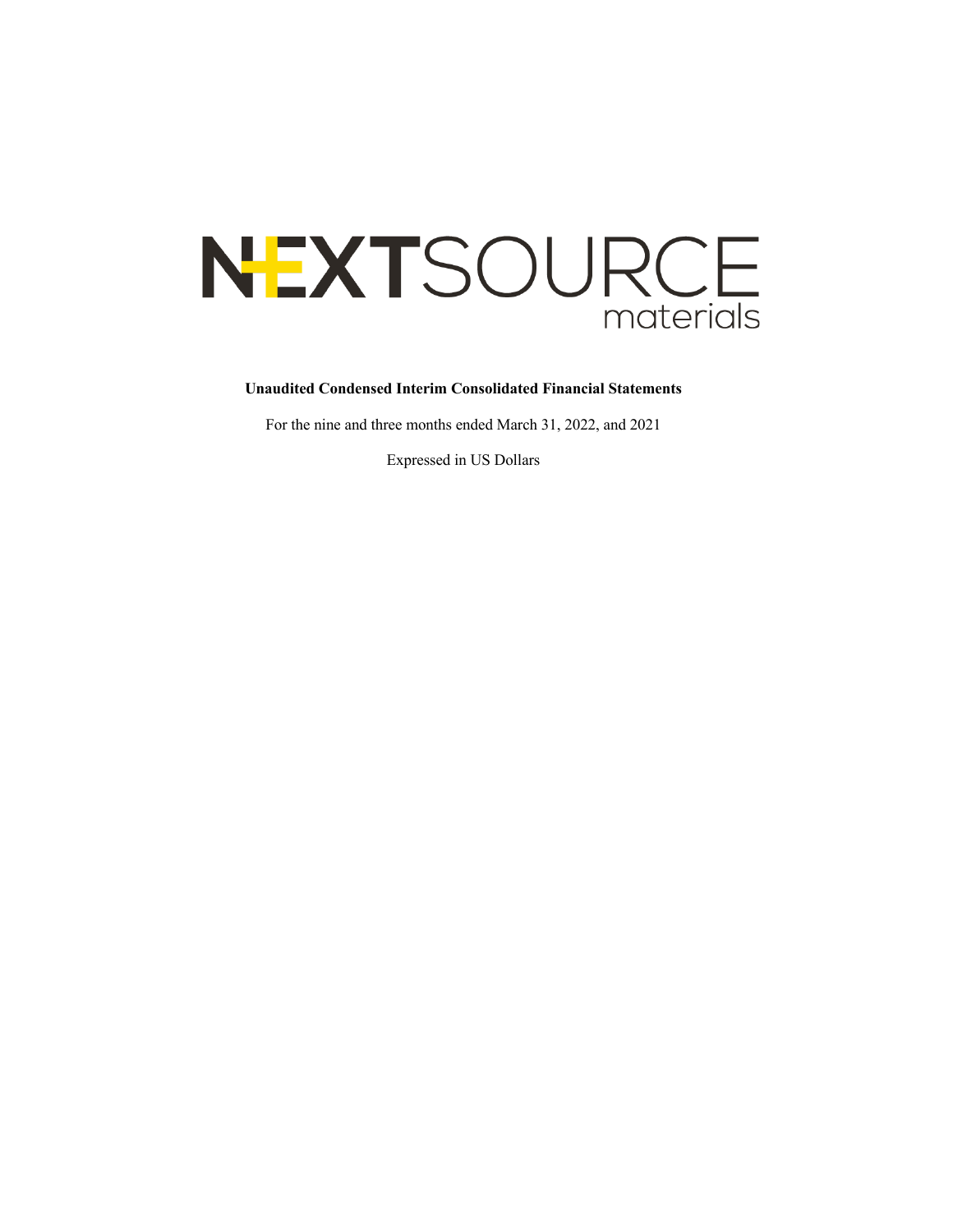# **NextSource Materials Inc.**

# **Unaudited Condensed Interim Consolidated Statements of Financial Position**

*(Expressed in US Dollars)*

|                                                                  | As at           | As at           |
|------------------------------------------------------------------|-----------------|-----------------|
|                                                                  | March 31,       | <b>June 30,</b> |
|                                                                  | 2022            | 2021            |
| <b>Assets</b>                                                    |                 |                 |
| <b>Current Assets:</b>                                           |                 |                 |
| Cash and cash equivalents                                        | \$12,670,101    | \$22,437,086    |
| Amounts receivable (note 17)                                     | 52,199          | 92,370          |
| Prepaid expenses (note 17)                                       | 59,150          | 52,974          |
| <b>Total Current Assets</b>                                      | 12,781,450      | 22,582,430      |
| Property, plant, and equipment (note 7)                          | 14,313,977      | 4,337,161       |
| <b>Total Assets</b>                                              | \$27,095,427    | \$26,919,591    |
|                                                                  |                 |                 |
| <b>Liabilities</b>                                               |                 |                 |
| <b>Current Liabilities:</b>                                      |                 |                 |
| Accounts payable (note 17)                                       | 299,557         | 383,428         |
| Accrued liabilities (note 17)                                    | 130,532         | 221,692         |
| Current portion of lease obligations (note 9)                    | 51,504          | 5,845           |
| Fair value of warrant derivative financial liabilities (note 11) | 54,029,615      | 45,380,933      |
| Provisions (note 12)                                             | 755,220         | 738,022         |
| <b>Total Current Liabilities</b>                                 | 55,266,428      | 46,729,920      |
| Royalty obligation (note 10)                                     | 7,392,962       | 6,330,721       |
| Lease obligations (note 9)                                       | 295,947         | 5,254           |
| <b>Total Liabilities</b>                                         | 62,955,337      | 53,065,895      |
|                                                                  |                 |                 |
| <b>Shareholders' Equity (Deficit)</b>                            |                 |                 |
| Share capital (note 13)                                          | 124,374,037     | 120,491,932     |
| Accumulated deficit                                              | (160, 482, 045) | (146, 893, 550) |
| Accumulated other comprehensive income                           | 248,098         | 255,314         |
| <b>Total Shareholders' Equity (Deficit)</b>                      | (35,859,910)    | (26, 146, 304)  |
|                                                                  |                 |                 |
| <b>Total Liabilities and Shareholders' Equity (Deficit)</b>      | \$27,095,427    | \$26,919,591    |

Nature of operations (note 1) Basis of presentation (note 2) Mine development property (note 5) Exploration and evaluation properties (note 6) Subsequent events (note 20)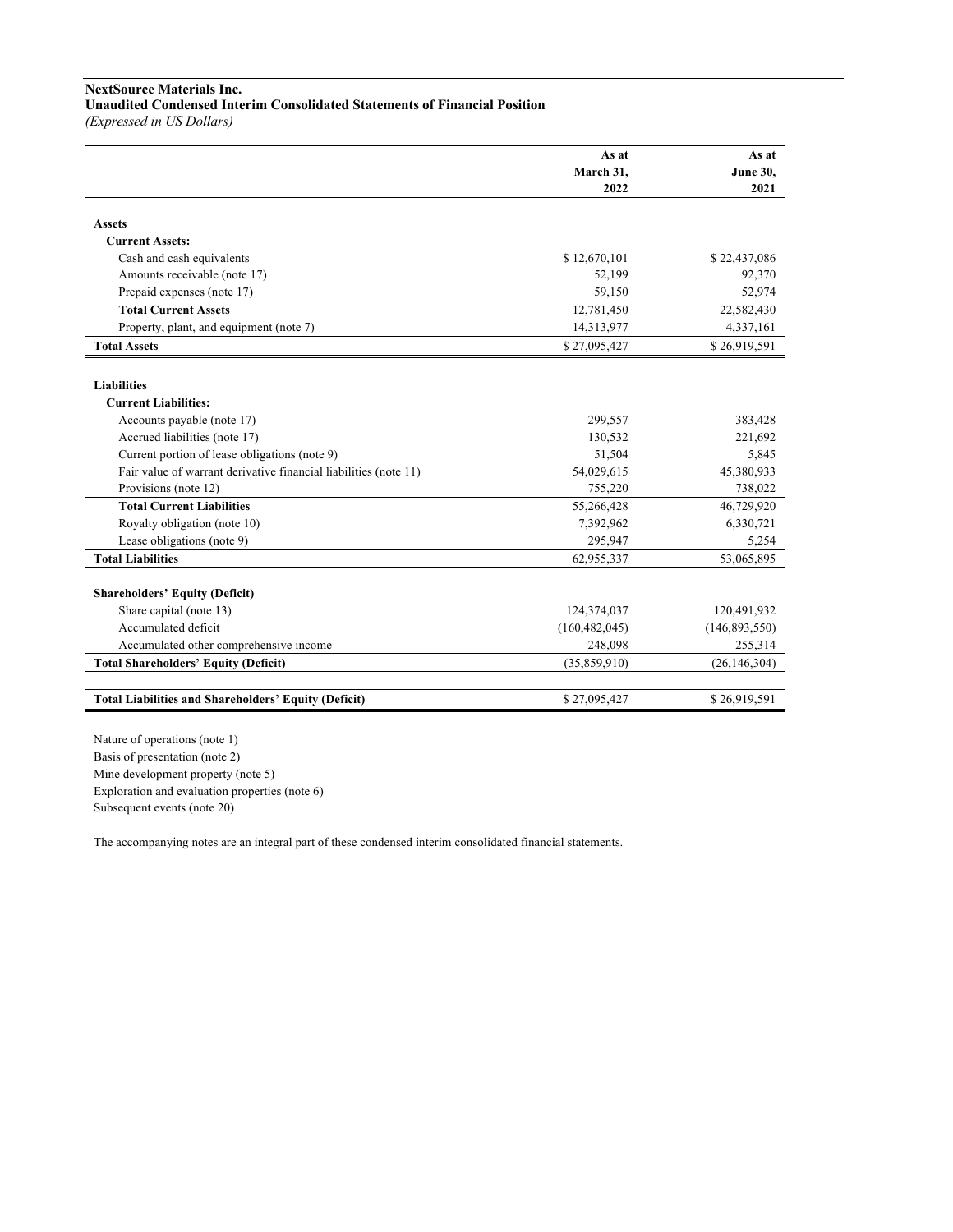# **NextSource Materials Inc.**

# **Unaudited Condensed Interim Consolidated Statements of Operations and Comprehensive Loss**

*(Expressed in US Dollars, except share and per share amounts)*

|                                                          | Nine months ended | Nine months ended | <b>Three months ended</b> | Three months ended |
|----------------------------------------------------------|-------------------|-------------------|---------------------------|--------------------|
|                                                          | March 31,         | March 31,         | March 31,                 | March 31,          |
|                                                          | 2022              | 2021              | 2022                      | 2021               |
| <b>Revenues</b>                                          | $S -$             | $S -$             | $S -$                     | $S -$              |
| <b>Expenses and other income</b>                         |                   |                   |                           |                    |
| Mine development expenses (notes 5 and 16)               | (73, 830)         | 124,782           | 25,779                    | 17,586             |
| Exploration and evaluation expenses (notes 6 and 16)     | 107,966           | 52,365            | 14,558                    | 5,162              |
| General and administrative expenses (note 16 and 17)     | 1,478,526         | 923,918           | 602,987                   | 357,069            |
| Share-based compensation (note 17)                       | 156,658           | 3,793,104         | (141, 519)                | 3,772,435          |
| Amortization of plant and equipment (note 7)             | 20,810            | 4,847             | 12,268                    | 1,804              |
| Lease finance costs (note 9)                             | 766               | 1,051             | 222                       | 321                |
| Foreign currency translation (gain) loss                 | (331)             | (35,646)          | 63,042                    | (4, 423)           |
| Interest (income)                                        | (134)             |                   | (43)                      |                    |
| Interest expense                                         | 32                | 145               |                           |                    |
| Sub-total before other items                             | 1,690,463         | 4,864,566         | 577,294                   | 4,149,954          |
| Change in value of royalty obligation (note 10)          | 400,299           |                   | 269,972                   |                    |
| Change in value of warrant liability (note 11)           | 11,546,205        | 9,676,360         | 3,915,292                 | 8,560,319          |
| Change in value of production obligation (note 12)       | (48, 472)         |                   | (48, 472)                 |                    |
| Net loss for the period                                  | (13, 588, 495)    | (14,540,926)      | (4,714,086)               | (12,710,273)       |
| Other comprehensive income                               |                   |                   |                           |                    |
| Items that will be reclassified subsequently to net loss |                   |                   |                           |                    |
| Translation adjustment for foreign operations            | (7,216)           | (207)             | 62,587                    | 1,617              |
| Net loss and comprehensive loss for the period           | \$(13,595,711)    | \$(14, 541, 133)  | \$ (4,651,499)            | \$(12,708,656)     |
|                                                          |                   |                   |                           |                    |
| Weighted-average common shares (basic and diluted)       | 98,865,631        | 60,720,282        | 99.398.892                | 62,607,331         |
| Net loss per common shares (basic and diluted)           | \$(0.14)          | \$ (0.24)         | \$ (0.05)                 | \$ (0.20)          |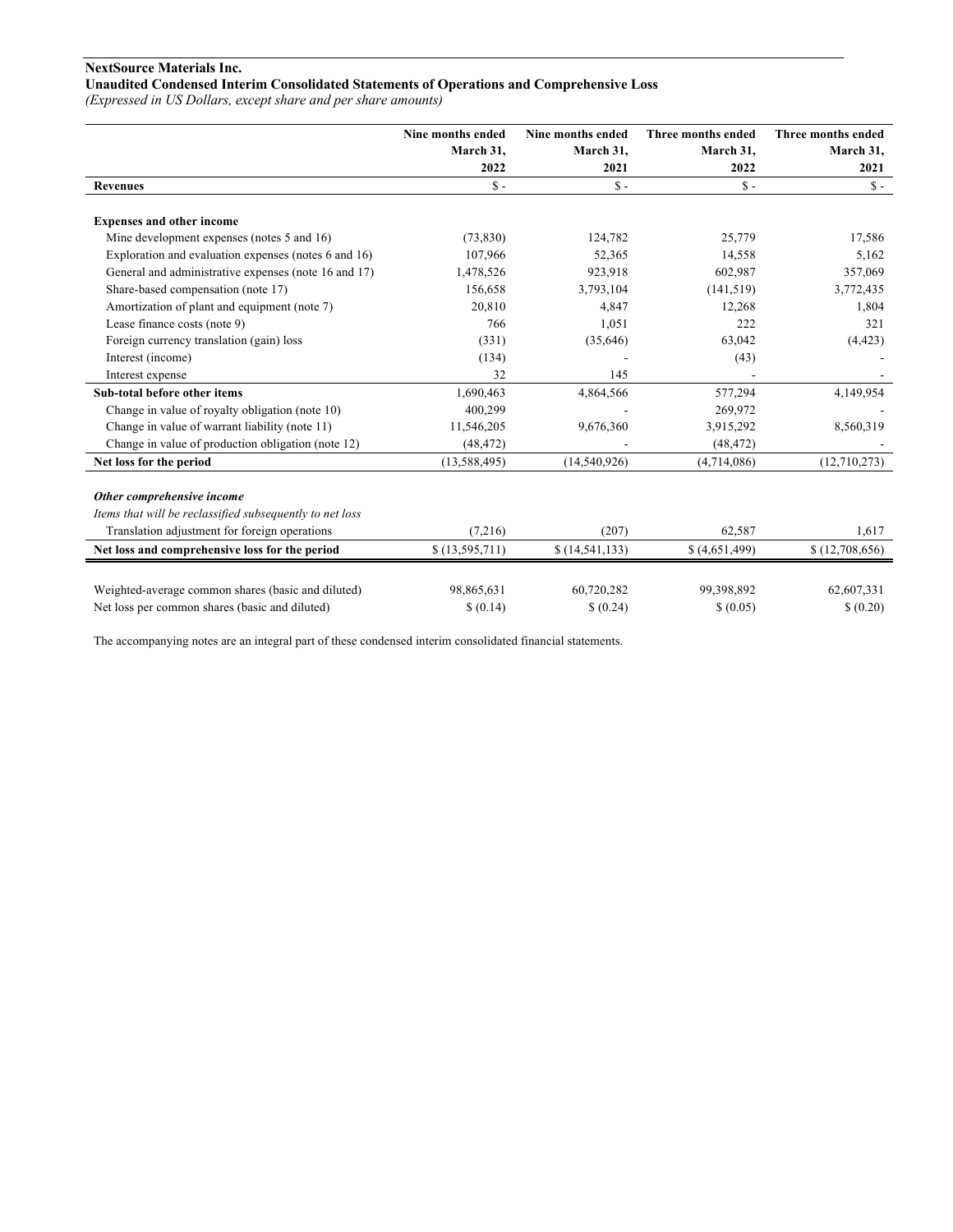# **NextSource Materials Inc.**

**Unaudited Condensed Interim Consolidated Statements of Changes in Shareholders' Equity (Deficit)**

*(Expressed in US Dollars, except share amounts)*

|                                                                         | <b>Common Shares</b> | <b>Share</b>   | Accumulated     | <b>Accumulated Other</b>    | <b>Total (Deficit)</b> |
|-------------------------------------------------------------------------|----------------------|----------------|-----------------|-----------------------------|------------------------|
|                                                                         | Outstanding          | Capital        | <b>Deficit</b>  | <b>Comprehensive Income</b> | <b>Equity</b>          |
|                                                                         | #                    | \$             | S               | S                           |                        |
| Balance as at June 30, 2020                                             | 53,649,481           | 103,901,775    | (104, 933, 066) | 120,675                     | (910, 616)             |
| Private placement of common shares                                      | 18,157,879           | 7,560,571      |                 |                             | 7,560,571              |
| Cost of issue of private placement of common shares                     |                      | (31, 416)      |                 |                             | (31, 416)              |
| Reclassification as warrant liability                                   |                      | (539, 536)     |                 |                             | (539, 536)             |
| Shares issued on exercise of stock options                              | 802,174              | 560,406        |                 |                             | 560,406                |
| Restricted share units expensed over vesting period                     |                      | 468,844        |                 |                             | 468,844                |
| Shares issued on exercise of warrants                                   | 253,719              | 167,471        |                 |                             | 167,471                |
| Shares issued on conversion of restricted share units                   | 517,443              |                |                 |                             |                        |
| Stock options granted under long-term incentive plan                    |                      | 3,324,260      |                 |                             | 3,324,260              |
| Net loss for the period                                                 |                      |                | (14,540,926)    |                             | (14,540,926)           |
| Cumulative translation adjustment                                       |                      |                |                 | (207)                       | (207)                  |
| Balance as at March 31, 2021                                            | 73,380,696           | 115,412,375    | (119, 473, 992) | 120,468                     | (3,941,149)            |
| Private placement of common shares                                      | 23,214,286           | 12,416,000     |                 |                             | 12,416,000             |
| Cost of issue of common shares                                          |                      | (82,030)       |                 |                             | (82,030)               |
| Reclassification of equity to warrant liability                         |                      | (12, 382, 325) |                 |                             | (12, 382, 325)         |
| Reclassification of warrant liability to equity on exercise of warrants |                      | 4,236,116      |                 |                             | 4,236,116              |
| Shares issued on exercise of warrants                                   | 1,589,278            | 940,729        |                 |                             | 940,729                |
| Stock options granted under long-term incentive plan                    |                      | (546, 857)     |                 |                             | (546, 857)             |
| Restricted share units expensed over vesting period                     |                      | 497,924        |                 |                             | 497,924                |
| Net loss for the period                                                 |                      |                | (27, 419, 558)  |                             | (27, 419, 558)         |
| Cumulative translation adjustment                                       |                      |                |                 | 134,846                     | 134,846                |
| Balance as at June 30, 2021                                             | 98,184,260           | 120,491,932    | (146, 893, 550) | 255,314                     | (26, 146, 304)         |
| Reclassification of warrant liability to equity on exercise of warrants |                      | 2,897,523      |                 |                             | 2,897,523              |
| Shares issued on exercise of warrants                                   | 1,434,735            | 898,114        |                 |                             | 898,114                |
| Restricted share units expensed over vesting period                     |                      | 156,658        |                 |                             | 156,658                |
| Shares issued on conversion of restricted share units                   | 123,518              | (70, 190)      |                 |                             | (70, 190)              |
| Net loss for the period                                                 |                      |                | (13, 588, 495)  |                             | (13, 588, 495)         |
| Cumulative translation adjustment                                       |                      |                |                 | (7,216)                     | (7,216)                |
| Balance as at March 31, 2022                                            | 99,742,513           | 124,374,037    | (160, 482, 045) | 248,098                     | (35,859,910)           |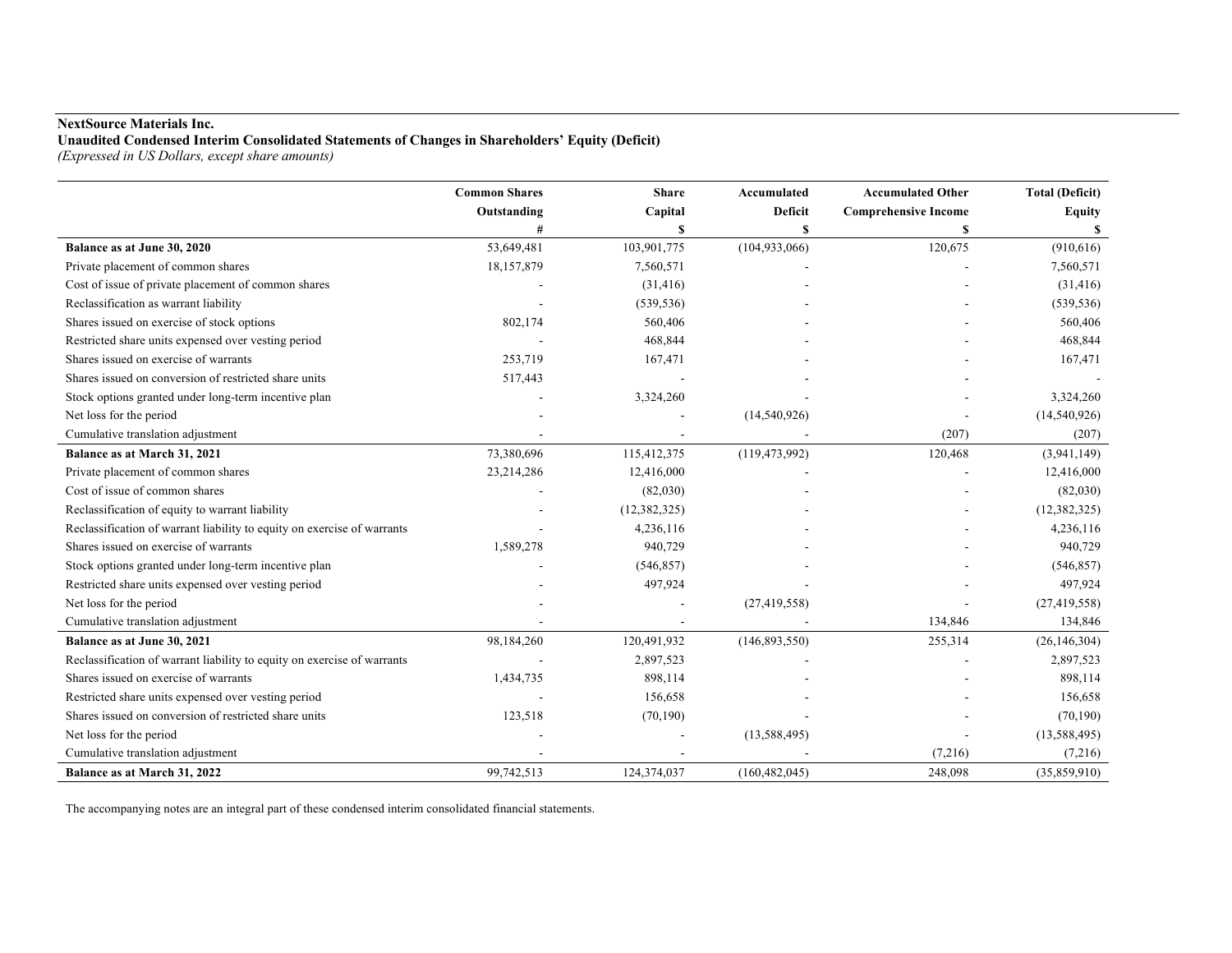# **NextSource Materials Inc. Unaudited Condensed Interim Consolidated Statements of Cash Flows**

*(Expressed in US Dollars)*

|                                                                        | Nine months ended<br>March 31, | Nine months ended<br>March 31, |
|------------------------------------------------------------------------|--------------------------------|--------------------------------|
|                                                                        | 2022                           | 2021                           |
|                                                                        |                                |                                |
| <b>Operating activities</b>                                            |                                |                                |
| Net loss for the period                                                | \$(13,588,495)                 | \$(14,540,926)                 |
| Add (deduct) items not affecting cash:                                 |                                |                                |
| Amortization of plant and equipment                                    | 20,810                         | 4,847                          |
| Change in value of lease obligations                                   | 582                            | 1,506                          |
| Change in value of royalty obligation                                  | 400,299                        |                                |
| Change in value of warrant derivative liability                        | 11,546,205                     | 9,676,360                      |
| Change in value of production obligation                               | (48, 472)                      |                                |
| Share-based compensation settled with shares                           | 86,468                         | 3,793,104                      |
| Subtotal                                                               | (1,582,603)                    | (1,065,109)                    |
| Change in non-cash working capital balances:                           |                                |                                |
| (Increase) decrease in amounts receivable and prepaid expenses         | 33,995                         | (56,700)                       |
| Increase (decrease) in accounts payable and accrued liabilities        | (175, 031)                     | (185,010)                      |
| Increase (decrease) in provision                                       | (5,120)                        | 138                            |
| Increase (decrease) in share subscriptions received in advance         |                                | (68, 411)                      |
| Net cash used in operating activities                                  | (1,728,759)                    | (1,375,092)                    |
|                                                                        |                                |                                |
| <b>Investing activities</b>                                            |                                |                                |
| Additions to property, plant and equipment                             | (8,875,845)                    | (3,765)                        |
| Net cash used in investing activities                                  | (8,875,845)                    | (3,765)                        |
|                                                                        |                                |                                |
| <b>Financing activities</b>                                            |                                |                                |
| Proceeds from issuance of common shares                                |                                | 7,560,571                      |
| Exercise of stock options                                              |                                | 560,406                        |
| Exercise of warrants                                                   | 898,114                        | 167,471                        |
| Common share issue costs                                               |                                | (31, 416)                      |
| Lease liability principal payments                                     | (53, 279)                      | (6,367)                        |
| Short term debt                                                        |                                | (22, 115)                      |
| Net cash provided by financing activities                              | 844,835                        | 8,228,550                      |
|                                                                        |                                |                                |
| Effect of exchange rate changes on cash and cash equivalents           | (7,216)                        | (207)                          |
| Net increase (decrease) in cash and cash equivalents during the period | (9,766,985)                    | 6,849,486                      |
| Cash and cash equivalents, beginning of period                         | 22,437,086                     | 222,305                        |
| Cash and cash equivalents, end of period                               | \$12,670,101                   | \$7,071,791                    |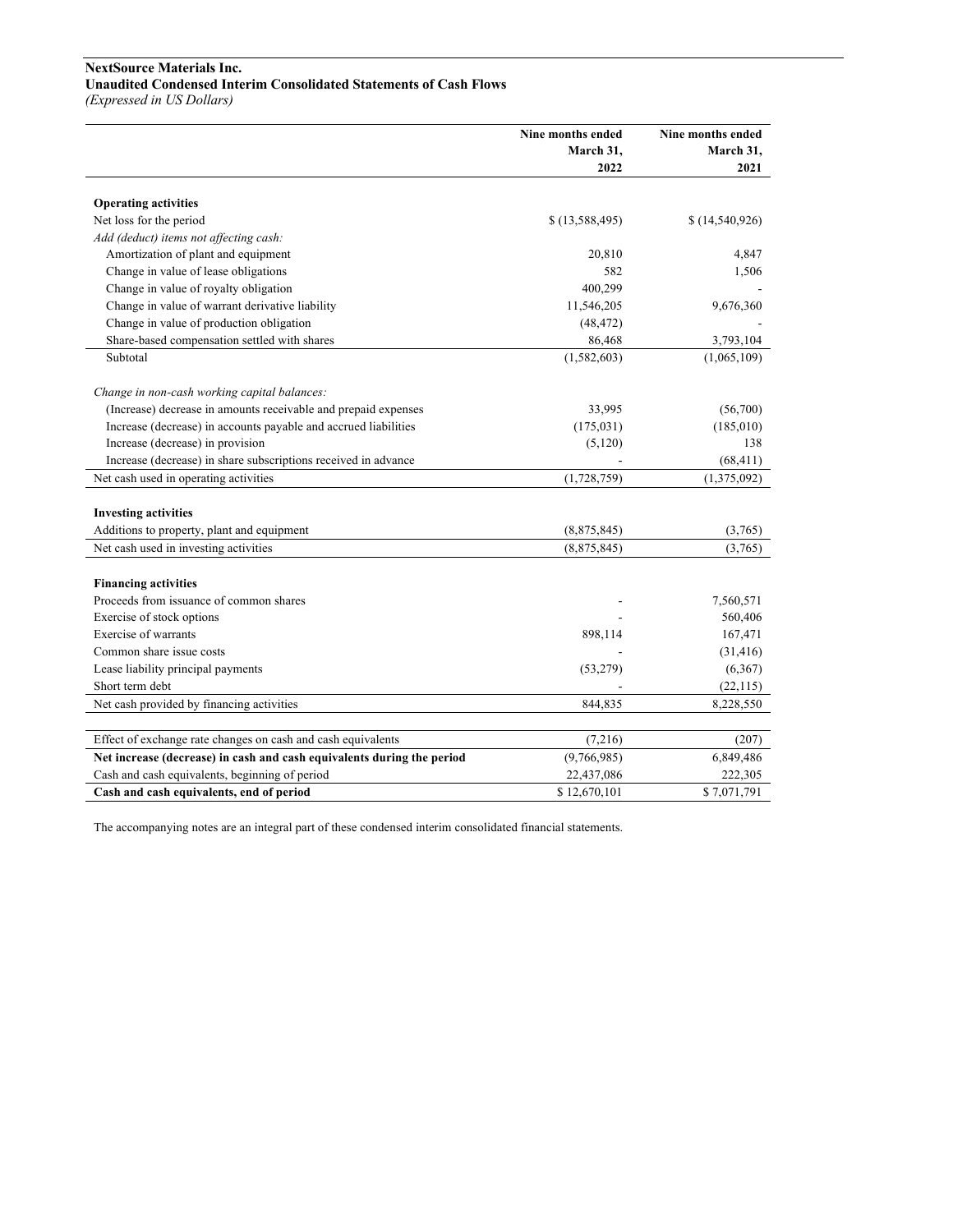## **1. Nature of Operations**

NextSource Materials Inc. (the "Company" or "NextSource") was continued under the Canada Business Corporations Act from the State of Minnesota to Canada on December 27, 2017 and has a fiscal year end of June 30. The Company's registered head office and primary location of records is 130 King Street West, Exchange Tower, Suite 1940, Toronto, Ontario Canada, M5X 2A2. The Company's common shares are listed on the Toronto Stock Exchange (the "TSX") under the symbol "NEXT" and the OTCQB under the symbol "NSRCF".

NextSource is intent on becoming a vertically integrated global supplier of battery materials through the mining and value-added processing of graphite and other minerals. On February 15, 2019, the Company obtained a mining permit for its Molo Graphite Mine. On February 8, 2021, the Company announced a binding financing package totaling \$29.5 million for the construction of Phase 1 of the Molo Graphite Mine. On March 29, 2021, the Company announced the initiation of the construction process for Phase 1 of the Molo Graphite Mine with a production capacity of 17,000 tpa of high-quality SuperFlake® graphite concentrate. Completion of construction and commissioning is now expected in calendar Q3 2022 followed by a ramp up period of up to three months to achieve nameplate capacity.

On April 27, 2022, the Company released a Preliminary Economic Assessment ("PEA") considering an enhanced Phase 2 expansion consisting of a stand-alone processing plant with a production capacity of 150,000 tpa. The Company has initiated a front-end engineering design (FEED) study and Feasibility Study for the proposed Phase 2 expansion that was considered in the PEA. The Feasibility Study is expected to be completed by December 2022. The Company will then study the results of the Feasibility Study prior to making a construction decision.

The Company is also committed to the construction of battery anode facilities ("BAF"), which are value-added processing facilities that convert flake graphite into spheronized and purified graphite ("SPG") and coated spheronized graphite ("CSPG"). The CSPG is typically sold to battery manufacturers that roll it to form an anode, which is then assembled with the cathode and other components into a finished lithium-ion battery. On April 12, 2021, the Company announced a binding partnership agreement for the construction of a BAF capable of converting flake graphite into SPG and CSPG using the partner's proven processing technology. The Company is in the process of completing a technical and economic study for the first BAF plant.

The Company also owns the Green Giant Vanadium Project, located in Madagascar, which is at the exploration stage.

The Company has not previously operated any mines and has not completed the construction of any mines. No commercial revenue has been generated from any mineral resources. The Company does not pay dividends and is unlikely to do so in the immediate or foreseeable future.

These unaudited condensed interim consolidated financial statements were approved by the Board of Directors of the Company (the "Board") on May 16, 2022.

## **2. Basis of Presentation**

#### *Statement of compliance with IFRS*

These condensed interim consolidated financial statements have been prepared in accordance and comply with International Accounting Standard 34 Interim Financial Reporting ("IAS 34") using accounting principles consistent with International Financial Reporting Standards ("IFRS") as issued by the International Accounting Standards Board ("IASB") and interpretations issued by the IFRS Interpretations Committee ("IFRIC"). These condensed interim consolidated financial statements do not include all of the disclosures required by IFRS for annual audited consolidated financial statements.

These condensed interim consolidated financial statements should be read in conjunction with the Company's 2021 annual audited consolidated financial statements, including the accounting policies and notes thereto, included in the Annual Information Form/Form 20-F for the year ended June 30, 2021, which were prepared in accordance with IFRS.

In the opinion of management, these condensed interim consolidated financial statements reflect all adjustments, which consist of normal and recurring adjustments necessary to present fairly the financial position as at March 31, 2022 and June 30, 2021 and the results of operations and cash flows for the nine and three months ended March 31, 2022 and 2021.

Operating results for the nine and three months ended March 31, 2022 are not necessarily indicative of the results that may be expected for the full year ending June 30, 2022.

## *Basis of measurement*

The accompanying condensed interim consolidated financial statements have been prepared on the basis of a going concern, which contemplates the realization of assets and liquidation of liabilities in the normal course of business, under the historical cost basis except for certain financial instruments that are measured at fair value, as explained in the accounting policies below.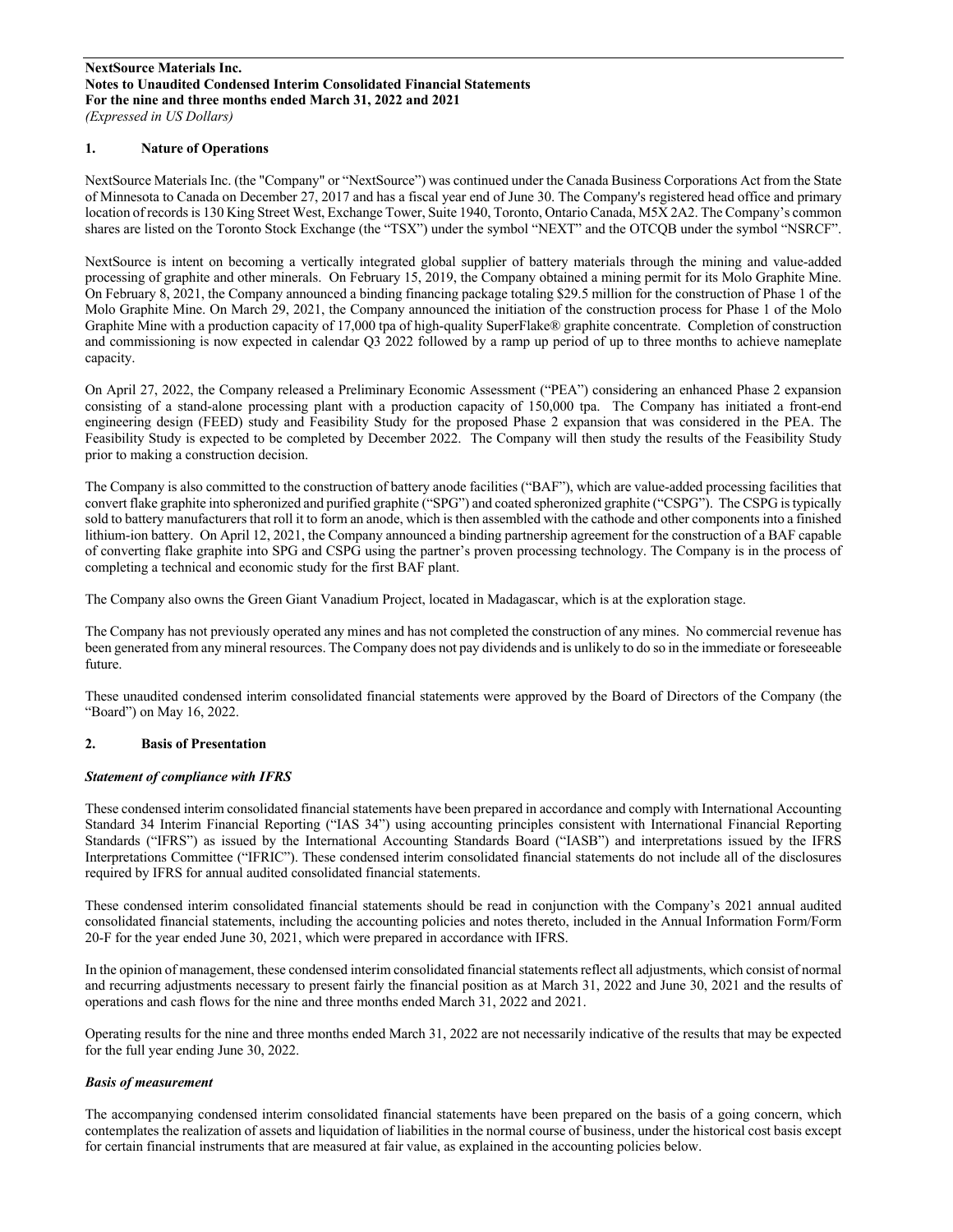## **2. Basis of Presentation (continued)**

#### *Going Concern Assumption*

The accompanying consolidated financial statements have been prepared on the basis of a going concern, which contemplates the realization of assets and liquidation of liabilities in the normal course of business.

As of March 31, 2022, the Company had cash and cash equivalents of \$12,670,101 (June 30, 2021: \$22,437,086) and will receive a further royalty advance of \$3,000,000 on or around June 30, 2022, and approximately \$628,178 from the exercise of warrants expiring on July 2, 2022, which together is expected to be sufficient to complete construction of Phase 1 of the Molo Graphite Mine and related working capital, but the Company will require additional funding to cover general and administrative costs, technical studies, and general working capital over the next 12 months.

As such, conditions exist that may raise substantial doubt regarding the Company's ability to continue as a going concern. In assessing whether the going concern assumption is appropriate, management considers all available information about the future, which is at least, but not limited to, twelve months from the end of the reporting period. The Company's ability to continue operations and fund its exploration and development expenditures is not dependent on management's ability to secure additional financing. These condensed interim consolidated financial statements do not give effect to adjustments that would be necessary should the Company be unable to continue as a going concern and therefore need to realize its assets and liquidate its liabilities and commitments in other than the normal course of business and at amounts different from those in the accompanying condensed interim consolidated financial statements.

#### *Basis of consolidation*

NextSource owns 100% of NextSource Materials (Mauritius) Ltd. ("MATMAU"), a Mauritius subsidiary, and 2391938 Ontario Inc., an Ontario Company. MATMAU owns 100% of NextSource Minerals (Mauritius) Ltd. ("MINMAU"), a Mauritius subsidiary, NextSource Graphite (Mauritius) Ltd ("GRAMAU"), a Mauritius subsidiary, and NextSource Materials (Madagascar) SARLU ("MATMAD"), a Madagascar subsidiary. MINMAU owns 100% of NextSource Minerals (Madagascar) SARLU ("MINMAD"), a Madagascar subsidiary. GRAMAU owns 100% of ERG (Madagascar) SARLU ("ERGMAD"), a Madagascar subsidiary.

These condensed interim consolidated financial statements include the financial position, results of operations and cash flows of the Company and its wholly owned subsidiaries. Intercompany balances, transactions, income and expenses, profits and losses, including gains and losses relating to subsidiaries have been eliminated on consolidation.

## **3. Accounting policies**

These condensed interim consolidated financial statements follow the same accounting policies and methods of their application as disclosed in Note 3 to the Company's audited consolidated financial statements for the year ended June 30, 2021.

## *Recently Issued Accounting Pronouncements*

#### *Property, Plant and Equipment — Proceeds before Intended Use (Amendments to IAS 16)*

On May 14, 2020, the IASB issued *Property, Plant and Equipment — Proceeds before Intended Use (Amendments to IAS 16)* that clarify the accounting for the net proceeds from selling any items produced while bringing an item of property, plant and mine development to the location and condition necessary for it to be capable of operating in the manner intended by management. The amendments prohibit entities from deducting amounts received from selling items produced from the cost of property, plant and mine development while the Company is preparing the asset for its intended use. Instead, sales proceeds and the cost of producing these items will be recognized in the consolidated statements of operations and comprehensive loss. The amendments are effective for annual reporting periods beginning on or after January 1, 2022, with earlier application permitted. The amendments apply retrospectively, but only to assets brought to the location and condition necessary for them to be capable of operating in the manner intended by management on or after the beginning of the earliest period presented in the condensed interim consolidated financial statements in which the Company first applies the amendments. The Company is evaluating the extent of the impact of the amendments on its financial statements.

## **4. Significant judgments, estimates and assumptions**

To prepare financial statements in conformity with IFRS, the Company must make estimates, judgements and assumptions concerning the future that affect the carrying values of assets and liabilities as of the date of the condensed interim consolidated financial statements and the reported values of revenues and expenses during the reporting period. By their nature, these are uncertain and actual outcomes could differ from the estimates, judgments, and assumptions. The impacts of such estimates are pervasive throughout the condensed interim consolidated financial statements and may require accounting adjustments based on future occurrences. Revisions to accounting estimates are recognized in the period in which the estimate is revised and also in future periods when the revision affects both current and future periods. Significant accounting judgments, estimates and assumptions are reviewed on an ongoing basis. The areas involving significant judgments, estimates and assumptions have been detailed in Note 4 to the Company's audited consolidated financial statements for the year ended June 30, 2021.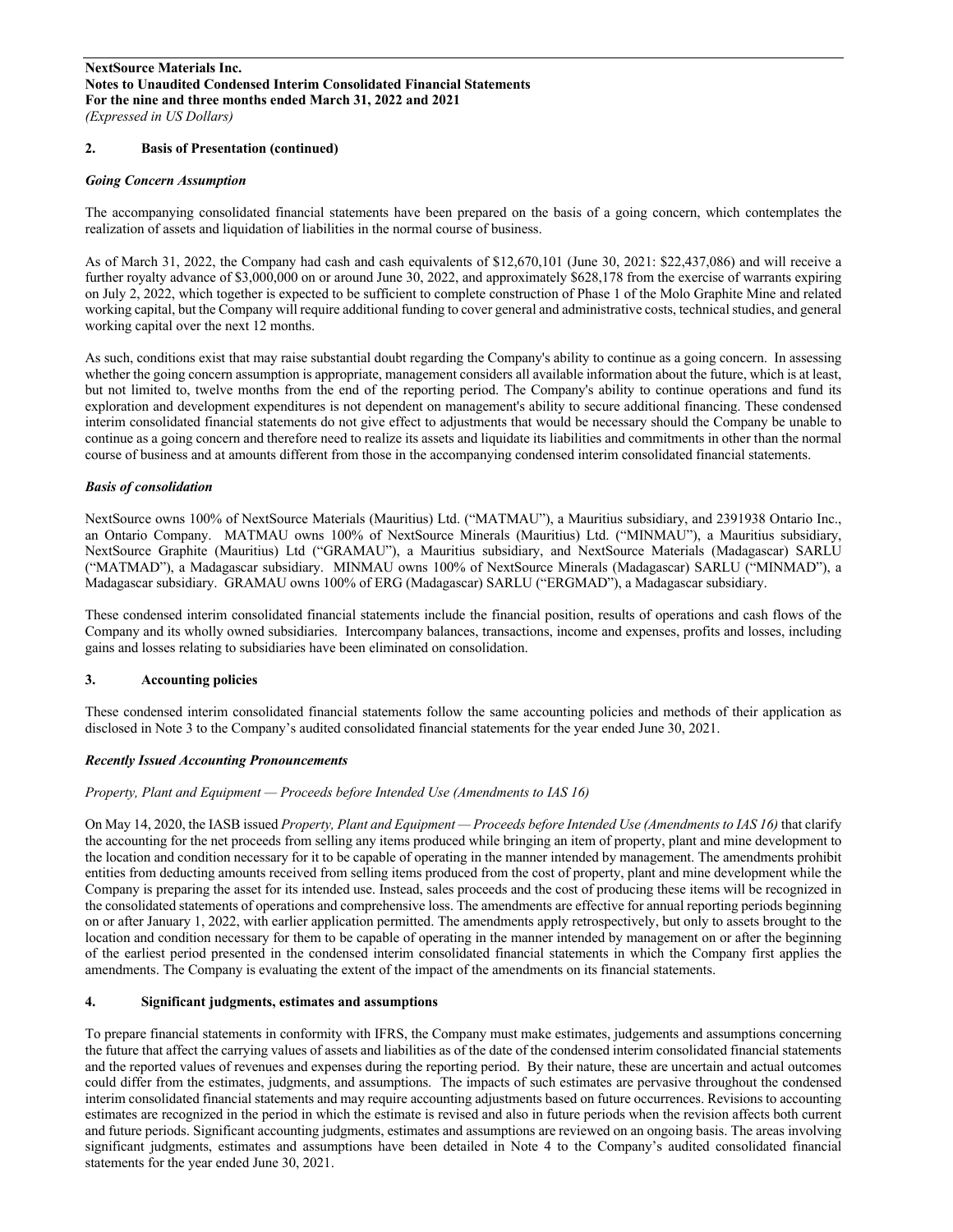## **3. Accounting policies (continued)**

## *Uncertainty due to the Covid-19 Pandemic*

The impact of COVID-19 on the Company has been limited since it does not have any active exploration programs and construction activities related to the Molo Graphite Mine have mainly focused on overseas assembly and factory acceptance testing of the processing plant equipment by our EPC contractor. Certain of our directors, officers, employees, consultants, and contractors have been indirectly impacted by intermittent lockdowns imposed in Canada, Madagascar, Mauritius and in South Africa.

The Company has tried to incorporate the impacts of COVID-19 outbreaks and intermittent lockdowns into the development plans for the Molo Graphite Mine. Notwithstanding, intermittent lockdowns have the potential to cause unforeseen delays in the plant delivery and installation and commissioning schedule, as well as in the civil works and infrastructure construction schedule. It is not possible for the Company to predict the duration or magnitude of adverse impacts from further outbreaks or predict the effects on the Company's business or results of operations.

The duration and full financial effect of the COVID-19 pandemic is unknown at this time, as are the measures taken by governments, the Company or others related to the COVID-19 pandemic. Any estimate of the length and severity of these developments is therefore subject to significant uncertainty, and accordingly estimates of the extent to which the COVID-19 pandemic may materially and adversely affect the Company's operations, financial results and condition in future periods are also subject to significant uncertainty.

Inputs and assumptions relate to, among other things, interest rates, foreign exchange rates, cost of capital, commodity prices, and the amount and timing of future cash flows, while accounting judgments take into consideration the business and economic uncertainties related to the COVID-19 pandemic and the future response of governments, the Company and othersto those uncertainties. In the current environment, the inputs and assumptions and judgements are subject to greater variability than normal, which could in the future significantly affect judgments, estimates and assumptions made by management as they relate to potential impact of the COVID-19 pandemic on various financial accounts and note disclosures and could lead to a material adjustment to the carrying value of the assets or liabilities affected. The impact of current uncertainty on judgments, estimates and assumptions includes the Company's valuation of the long-term assets (including the assessment for impairment and impairment reversal), estimation of reclamation provisions, estimation of mineral reserves and mineral resources, and estimation of income and mining taxes. Actual results may differ materially from these estimates.

## **5. Mine Development**

#### *Molo Graphite Mine, Southern Madagascar Region, Madagascar*

On December 14, 2011, the Company entered into a Definitive Joint Venture Agreement ("JVA") with Malagasy Minerals Limited ("Malagasy"), a public company listed on the Australian Stock Exchange, to acquire a 75% interest in a property package for the exploration and development of industrial minerals, including graphite, vanadium and 25 other minerals. Pursuant to the JVA, the Company paid \$2,261,690 and issued 750,000 common shares that were valued at \$1,350,000.

On April 16, 2014, the Company signed a Sale and Purchase Agreement and a Mineral Rights Agreement (together "the Agreements") with Malagasy to acquire the remaining 25% interest, subject to Malagasy retaining a 1.5% net smelter royalty ("NSR"). Pursuant to the Agreements, the Company paid \$364,480 (CAD\$400,000), issued 250,000 common shares subject to a 12-month voluntary vesting period that were valued at \$325,000 and issued 350,000 common share purchase warrants, which were valued at \$320,950 using Black-Scholes, with an exercise price of \$0.14 and an expiry date of April 15, 2019. On May 20, 2015, upon completion of a bankable feasibility study ("BFS") for the Molo Graphite Property, the Company paid \$546,000 (CAD\$700,000) and issued 100,000 common shares, which were valued at \$100,000. A further cash payment of approximately \$771,510 (CAD\$1,000,000) will be due within five days of the commencement of commercial production (the "Commercial Production Fee"). Prior to becoming a Director of the Company, Brett Whalen purchased an option to acquire the 1.5% NSR from Malagasy upon the mine achieving commercial production in return for a further payment to Malagasy.

On February 15, 2019, the Company received a 40-year mining license for the Molo Graphite Project from the Madagascar Government which does not limit mining to any specific volume. On April 11, 2019, the Company also received the Global Environmental Permit for the Molo Graphite Project from the Madagascar Ministry of Environment's Office National pour l'Environnement (the National Office for the Environment; or "ONE").

On February 8, 2021, the Company announced that it entered into a binding agreement with Vision Blue Resources Limited ("Vision Blue") to provide a financing package (the "Financing Package") for total gross proceeds of \$29.5 million for the construction of Phase 1 of the Molo Graphite Mine. Vision Blue was granted a right of first refusal to finance the Phase 2 expansion of the Molo Graphite Mine. The Financing Package consisted of an initial private placement of \$6.0 million that was completed on March 15, 2021, a second private placement for \$12.5 million that was completed on May 19, 2021, and a \$11 million royalty financing agreement.

On March 29, 2021, the Company announced the initiation of the construction process for Phase 1 of the Molo Graphite Mine with a production capacity of 17,000 tpa of high-quality SuperFlake® graphite concentrate and began capitalizing development costs.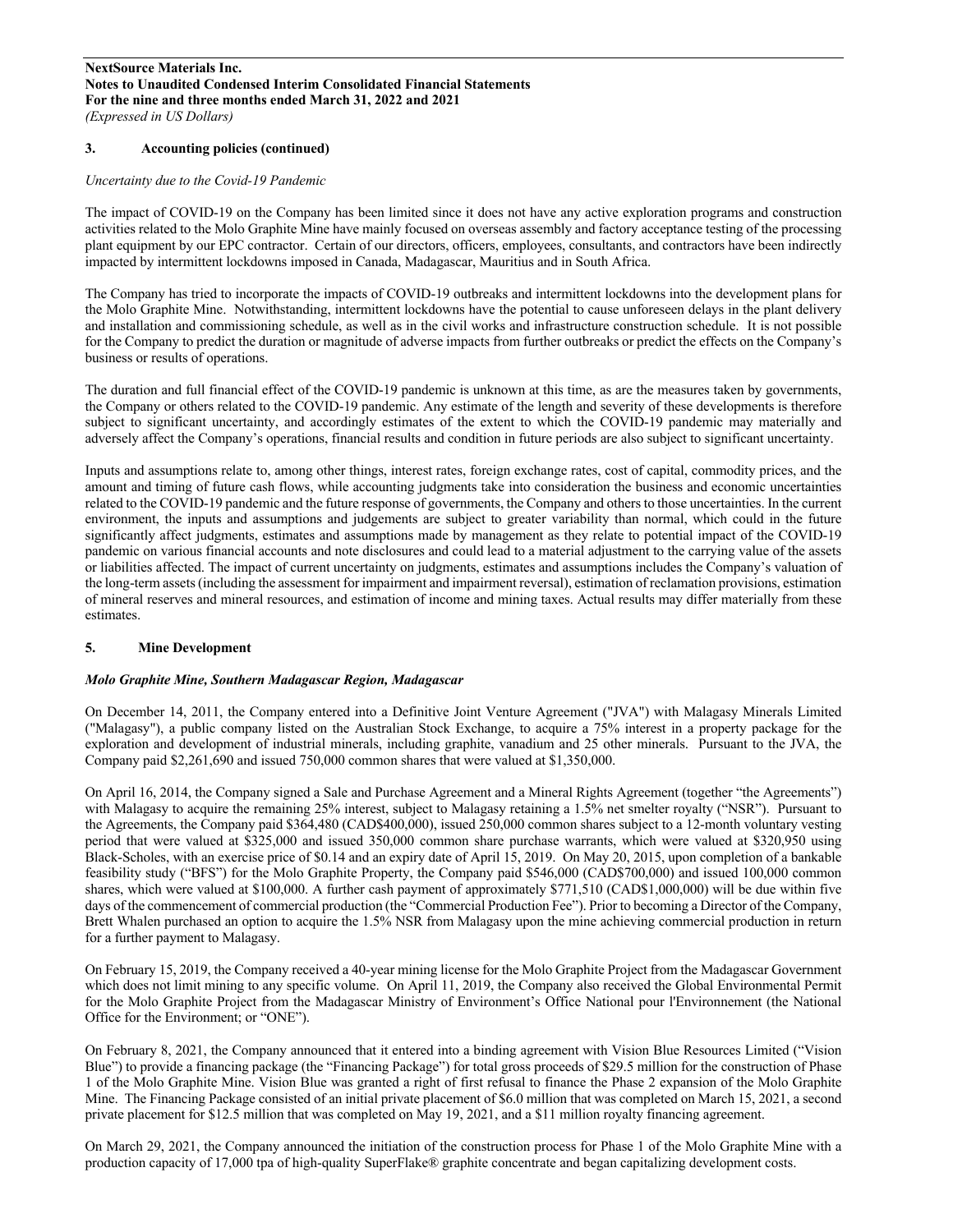# **5. Mine Development (continued)**

On May 11, 2021, the Company announced it initiated the procurement of processing plant equipment.

On June 28, 2021, the Company received the royalty funding from Vision Blue consisting of \$8.0 million (less a \$1.5 million royalty financing fee) and will receive a further \$3.0 million upon achieving 80% of capital expenditures related to the construction of the mine, which is now expected to be reached on or around June 30, 2022. In return for the royalty funding, the Company will pay to Vision Blue the greater of: (i) \$1.65 million per annum or (ii) 3% of the gross revenues from SuperFlake® concentrate sales (the "GSR"). Once Vision Blue has received a cumulative royalty payment of \$16.5 million, the GSR will be calculated as 3% of the gross revenues from the Company's SuperFlake® sales. NextSource will have the option at any time to reduce the GSR to 2.25% upon payment to Vision Blue of \$20 million. The Company may delay the first-year minimum repayments, which will become subject to accrued interest of 15% per annum.

On December 14, 2021, the Company announced the offshore fabrication and assembly of the processing plant had been completed.

On January 11, 2022, the Company announced the completion of factory acceptance testing and that preparations for the transport to the mine site had been initiated.

On April 27, 2022, the Company filed a Phase 2 PEA Technical Study that considers an enhanced Phase 2 expansion consisting of a stand-alone processing plant with a production capacity of 150,000 tonnes per annum of graphite concentrate over a 26-year life of mine. The PEA assumes the Phase 2 processing plant is built adjacent to the Phase 1 processing plant currently under construction.

On April 28, 2022, the Company announced the construction team was setup at the Molo Graphite Mine site in Madagascar and civil and earthworks have been initiated in preparation for the delivery and installation of the processing plant. The processing plant is expected to be delivered to the mine site in calendar Q2 2022, followed by installation and commissioning in calendar Q3 2022.

On April 28, 2022, the Company announced the initiation of a front-end engineering design (FEED) study and Feasibility Study for the proposed Phase 2 expansion of 150,000 tpa of graphite concentrate that was considered in the PEA. The Feasibility Study is expected to be completed by December 2022. The Company will then study the results of the Feasibility Study prior to making a construction decision.

## **6. Exploration and Evaluation Properties**

As of March 31, 2022, the Company has not capitalized any acquisition, exploration, and evaluation costs for its exploration-stage properties.

## *Green Giant Vanadium Project, Southern Madagascar Region, Madagascar*

In 2007, the Company entered into a joint venture agreement with Madagascar Minerals and Resources SARL ("MMR") to acquire a 75% interest in the Green Giant property. Pursuant to the agreement, the Company paid \$765,000 in cash, issued 250,000 common shares and issued 100,000 common share purchase warrants, which have now expired.

On July 9, 2009, the Company acquired the remaining 25% interest by paying \$100,000. MMR retains a 2% NSR. The first 1% NSR can be acquired at the Company's option by paying \$500,000 in cash or common shares and the second 1% NSR can be acquired at the Company's option by paying \$1,000,000 in cash or common shares.

As part of Financing Package announced on February 8, 2021, Vision Blue will receive a royalty of 1.0% of the gross revenues from sales of vanadium pentoxide (" $V_2O_5$ ") from the Green Giant Vanadium Project for a period of 15 years following commencement of production of  $V_2O_5$ .

Since early 2012, the Company has focused its efforts on the Molo Graphite Project and as such only limited work has been completed on the Green Giant Vanadium Project since that time.

## *Sagar Project, Labrador Trough Region, Quebec, Canada*

In 2006, the Company purchased from Virginia Mines Inc. ("Virginia") a 100% interest in 369 claims located in northern Quebec, Canada. Virginia retains a 2% net smelter royalty ("NSR") on certain claims within the property. Other unrelated parties also retain a 1% NSR and a 0.5% NSR on certain claims within the property, of which half of the 1% NSR can be acquired by the Company by paying \$200,000 and half of the 0.5% NSR can be acquired by the Company by paying \$100,000. Since early 2012, the Company has focused its efforts on the Molo Graphite Project and as such only minimal work has been completed on the Sagar Property since that time.

As of March 31, 2022, the Sagar property consisted of 184 claims covering a total area of 8,539.58 ha. The Company does not have any immediate plans to complete any further exploration on this property.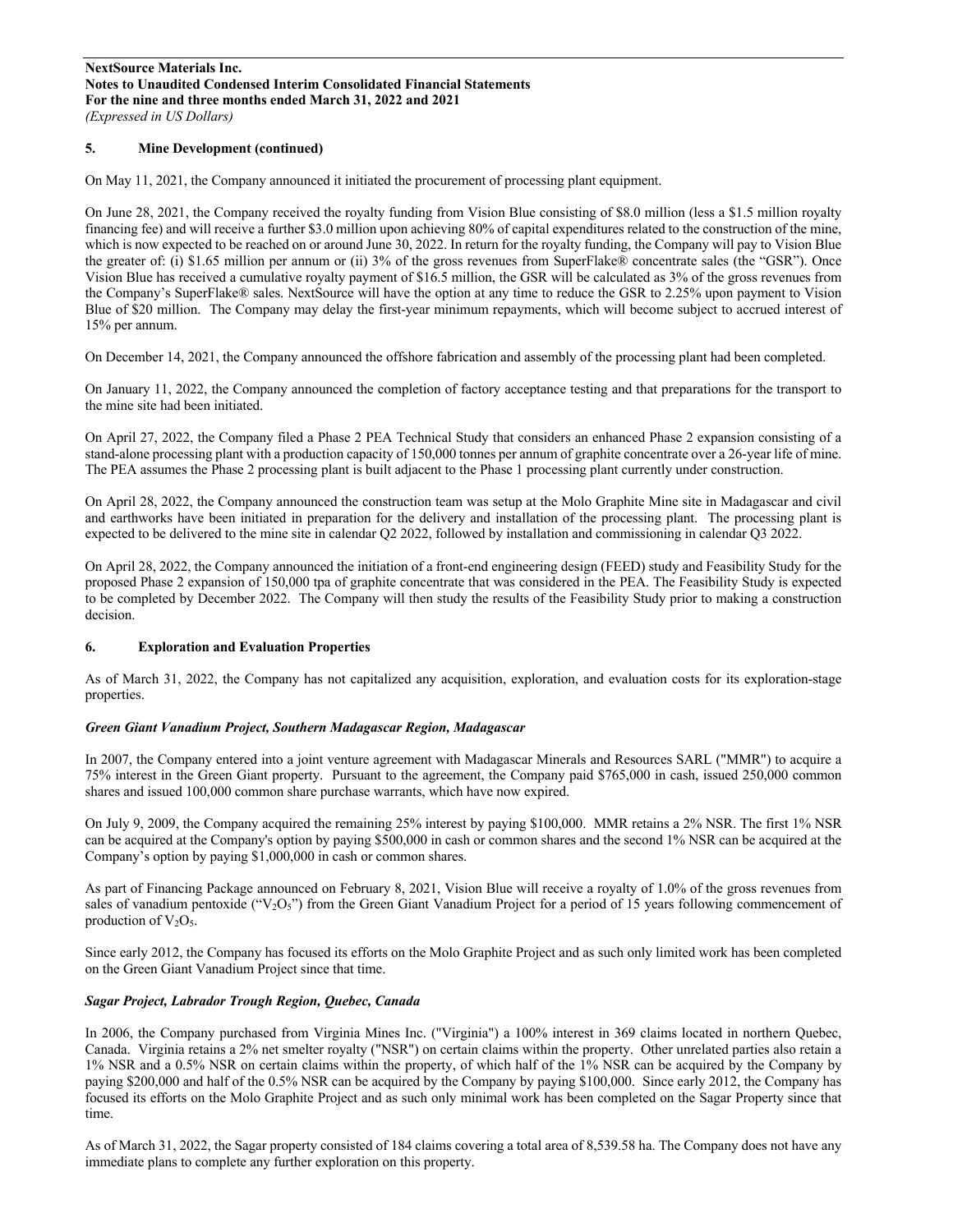## **7. Property, Plant and Equipment**

As of March 31, 2022, property, plant, and equipment was \$14,313,977 (June 30, 2021: \$4,337,161). During the nine months ended March 31, 2022, the Company capitalized additions of \$9,997,626 (year ended June 30, 2021: 4,325,642) and amortized \$20,810 (year ended June 30, 2021: \$6,592). The Mining Property additions of \$70,790 consist of production obligation accretion. The Assets Under Construction additions of \$9,329,345 include royalty accretion of \$661,942. The Right of Use Assets additions of \$389,049 consist of the recognition of the Molo property lease obligation right of use asset.

|                          | Mining          | <b>Assets Under</b> | <b>Right of Use</b> | Equipment &     |            |
|--------------------------|-----------------|---------------------|---------------------|-----------------|------------|
|                          | <b>Property</b> | Construction        | <b>Assets</b>       | <b>Vehicles</b> | Total      |
|                          | S               | \$                  | \$                  | \$              | S          |
| As at June 30, 2020      |                 |                     | 18,111              |                 | 18,111     |
| Additions                | 708,514         | 3,611,890           |                     | 5,238           | 4,325,642  |
| Disposals                |                 |                     |                     |                 |            |
| Amortization             |                 |                     | (6,037)             | (555)           | (6, 592)   |
| As at June 30, 2021      | 708,514         | 3,611,890           | 12,074              | 4,683           | 4,337,161  |
| Additions                | 70,790          | 9,329,345           | 389,049             | 208,442         | 9,997,626  |
| Disposals                |                 |                     |                     |                 |            |
| Amortization             |                 |                     | (4, 495)            | (16,315)        | (20, 810)  |
| As at March 31, 2022     | 779,304         | 12,941,235          | 396,628             | 196,810         | 14,313,977 |
|                          |                 |                     |                     |                 |            |
| Cost                     | 708,514         | 3,611,890           | 24,165              | 5,238           | 4,349,807  |
|                          |                 |                     |                     |                 |            |
| Accumulated amortization |                 |                     | (12,091)            | (555)           | (12, 646)  |
| As at June 30, 2021      | 708,514         | 3,611,890           | 12,074              | 4,683           | 4,337,161  |
|                          |                 |                     |                     |                 |            |
| Cost                     | 779,304         | 12,941,235          | 413,214             | 213,680         | 14,347,433 |
| Accumulated amortization |                 |                     | (16, 586)           | (16, 870)       | (33, 456)  |
| As at March 31, 2022     | 779,304         | 12,941,235          | 396,628             | 196,810         | 14,313,977 |

## **8. Short-Term Debt**

The Company had a Canada Emergency Business Account (CEBA), which had a loan forgiveness provisions whereby 25% of the loan principal would be forgiven if 75% of the loan principal was repaid prior to December 31, 2022. The Company had previously withdrawn CAD\$40,000 and repaid CAD\$30,000 of loan principal, thereby recognizing a CAD\$10,000 provision for loan forgiveness resulting in a carrying balance of \$nil on June 30, 2021.

On January 28, 2022, the Company received confirmation the CAD\$10,000 forgiveness had been received and the CEBA was closed.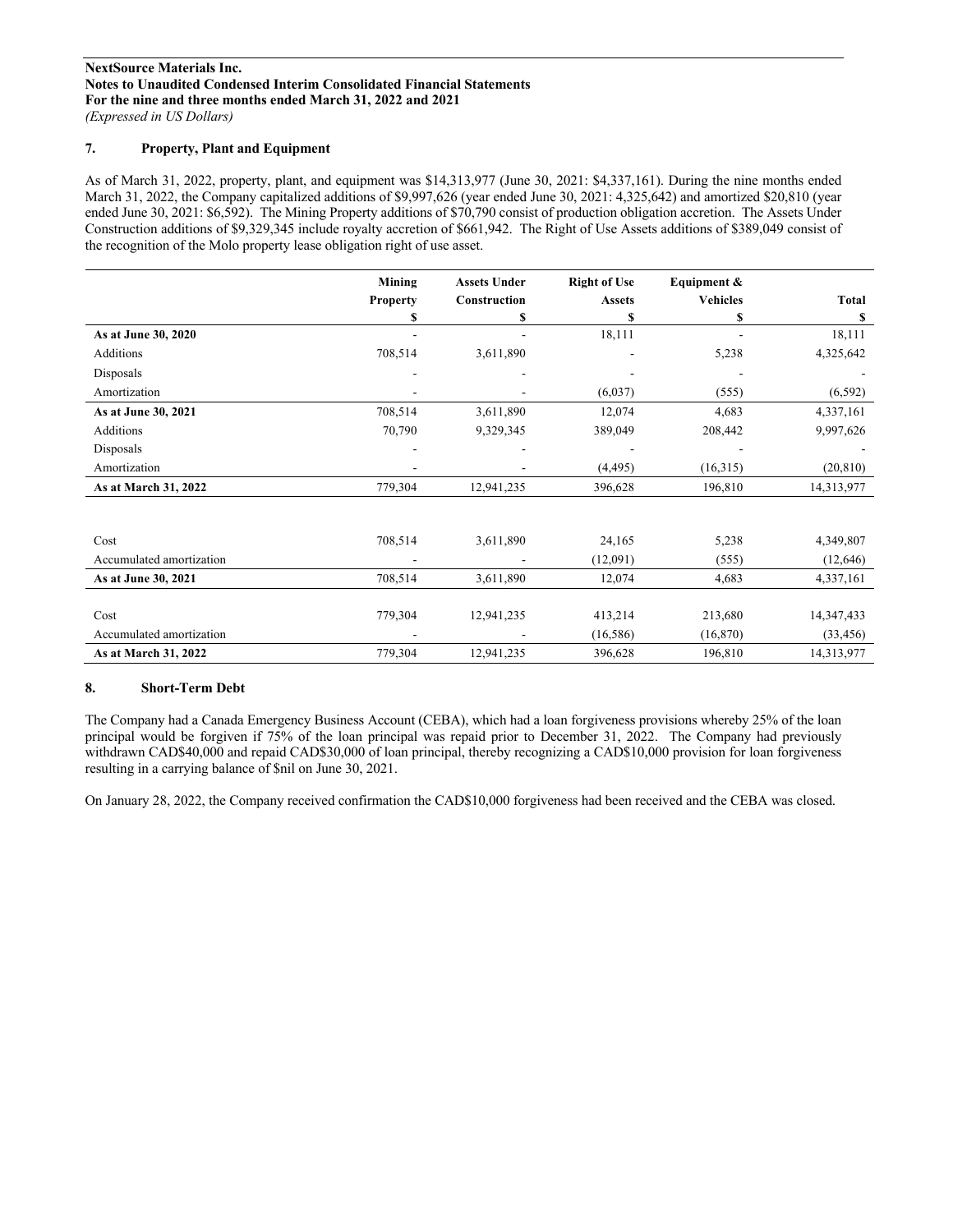## **9. Lease obligations**

Upon the Company's adoption of IFRS 16 on July 1, 2019, the Company recognized a right of use asset and lease obligations of \$24,164 related to the long-term lease of the exploration camp in Fotadrevo, Madagascar. As of March 31, 2022, the exploration camp lease had a remaining term of 15 months.

On March 31, 2022, the Company recognized a right of use asset and lease obligations of \$389,049 related to the long-term emphyteutic property lease for the Molo mining property, which is payable to the Government of Madagascar. As of March 31, 2022, the property lease had a remaining term of 50 years.

The following table sets out the carrying amounts of lease obligations for right of use assets that are included in the consolidated statement of financial position and the movements between the reporting periods:

|                              | <b>Camp Lease</b> | <b>Property Lease</b> | <b>Total Obligations</b> |
|------------------------------|-------------------|-----------------------|--------------------------|
|                              | \$                | S                     | S                        |
| As at June 30, 2020          | 16,018            |                       | 16,018                   |
| Additions                    |                   |                       |                          |
| Lease payments               | (6,367)           |                       | (6,367)                  |
| Finance costs                | 1,317             |                       | 1,317                    |
| Foreign exchange adjustments | 131               |                       | 131                      |
| As at June 30, 2021          | 11,099            |                       | 11,099                   |
| Additions                    |                   | 389,049               | 389,049                  |
| Lease payments               | (6,027)           | (47, 252)             | (53, 279)                |
| Finance costs                | 766               |                       | 766                      |
| Foreign exchange adjustments | (184)             |                       | (184)                    |
| As at March 31, 2022         | 5,654             | 341,797               | 347,451                  |

The following table sets out the lease obligations included in the condensed interim consolidated statements of financial position:

|                                      | Camp Lease | <b>Property Lease</b> | <b>Total Obligations</b> |
|--------------------------------------|------------|-----------------------|--------------------------|
|                                      |            |                       |                          |
| Current portion of lease obligations | 4,252      | 47,252                | 51,504                   |
| Long-term lease obligations          | .402       | 294,545               | 295,947                  |
| As at March 31, 2022                 | 5.654      | 341,797               | 347,451                  |

Future minimum lease payments required to meet obligations that have initial or remaining non-cancellable lease terms are set out in the following table:

|                                             | <b>Camp Lease</b> | <b>Property Lease</b> | <b>Total Obligations</b> |
|---------------------------------------------|-------------------|-----------------------|--------------------------|
|                                             | S                 |                       |                          |
| Within 12 months                            | 4,528             | 47,252                | 51,780                   |
| Between 13 and 24 months                    | 1,510             | 47,252                | 48,762                   |
| Between 25 and 36 months                    |                   | 47,252                | 47,252                   |
| Between 37 and 48 months                    |                   | 47,252                | 47,252                   |
| Between 49 and 60 months                    |                   | 47.252                | 47,252                   |
| Over 60 months                              |                   | 2,079,088             | 2,079,088                |
| <b>Total undiscounted lease obligations</b> | 6,038             | 2,315,348             | 2,321,386                |

*Low value and short-term leases*

Leases of low value assets, short term leases of 12 months or less, and leases with variable payments proportional to the rate of use of the underlying asset do not give rise to a lease obligation. During the nine and three months ended March 31, 2022, the Company recognized short-term rent expenses of \$6,597 (2021: \$14,880) and \$nil (2021: \$5,105) in the condensed interim consolidated statements of operations and comprehensive loss.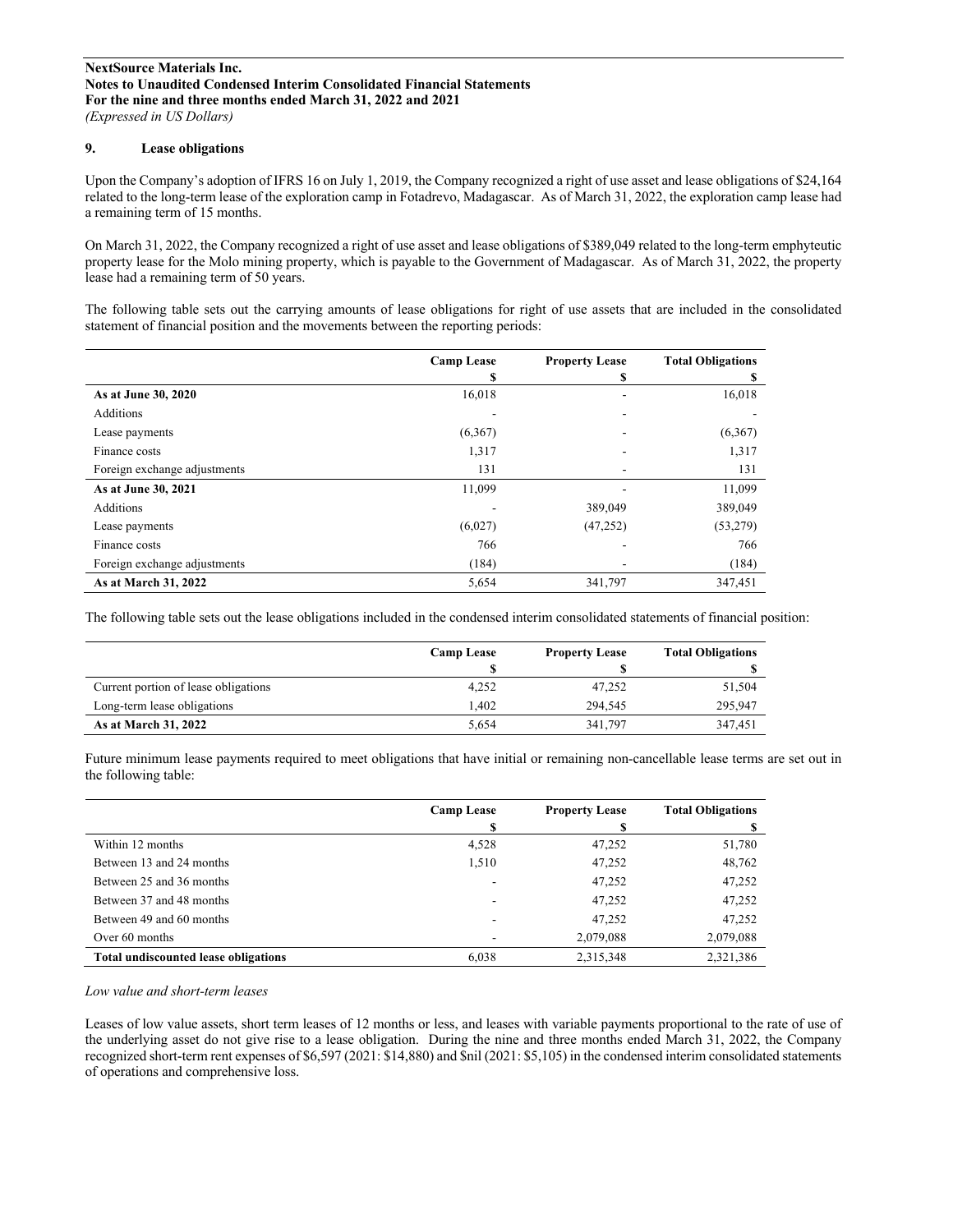## **10. Royalty obligation**

On February 8, 2021, the Company announced that it entered into a binding agreement with Vision Blue, a private investment company created and led by Sir Mick Davis, who subsequently was appointed as Chair of the Board of Directors of the Company, to provide a Financing Package for total gross proceeds of \$29.5 million consisting of private placements and a royalty financing agreement. As part of the royalty financing agreement:

- On June 28, 2021, the Company received \$8.0 million, less a \$1.5 million royalty financing fee, for net proceeds of \$6.5 million. The Company will receive a further \$3.0 million upon achieving 80% of capital expenditures related to the construction of the mine, which is now expected to be reached on or around June 30, 2022.
- The Company will pay to Vision Blue the greater of: (i) \$1.65 million per annum or (ii) 3% of the gross revenues from SuperFlake® concentrate sales (the "GSR"). Once Vision Blue has received a cumulative royalty payment of \$16.5 million, the GSR will be calculated as 3% of the gross revenues from the Company's graphite concentrate sales. NextSource will have the option at any time to reduce the GSR to 2.25% upon payment to Vision Blue of \$20 million. The Company may delay each of the minimum payments by 12 months, which will become subject to accrued interest of 15% per annum.
- Vision Blue will receive a royalty of 1.0% of the gross revenues from sales of vanadium pentoxide (" $V_2O_5$ ") from the Green Giant Vanadium Project for a period of 15 years following commencement of production of  $V_2O_5$ .

On June 30, 2021, the Company recognized a royalty obligation at its fair value of \$6.5 million, which is equal to the present value using an effective discount rate of 13.8% of (1) the \$3.0 million that will be received upon achieving 80% of capital expenditures, (2) the minimum royalty payments, (3) the accrued interest on minimum royalty payment deferrals of 12 months each, and (4) the perpetual 3% royalty on the estimated revenues of the remaining 30-year life of mine for Phase 1. The discount rate was determined at recognition by calculating the internal rate of return (IRR) of the expected cash flows. The carrying value of the royalty obligation is remeasured at each reporting period based on the revised expected future cash flows using the original discount rate under the amortized cost method. At recognition, a total of \$169,279 of capitalized legal fees was netted against the royalty obligation resulting in a carrying value of \$6,330,721. The capitalized legal fees will be recognized through profit and loss as accretion.

During the nine months ended March 31, 2022, the royalty obligation was increased by accretion of \$661,942 (2021: \$Nil), which was capitalized as Assets Under Construction under property, plant, and equipment. As of March 31, 2022, the royalty obligation was remeasured at \$7,392,962 (June 30, 2021: \$6,500,000) resulting in a change in valuation of \$400,299 (2021: \$Nil).

|                                                           | Total     |
|-----------------------------------------------------------|-----------|
|                                                           |           |
| As at June 30, 2020                                       |           |
| Recognition of royalty obligation                         | 6,330,721 |
| As at June 30, 2021                                       | 6,330,721 |
| Accretion of royalty obligation                           | 661,942   |
| Remeasurement of royalty obligation through profit & loss | 400,299   |
| As at March 31, 2022                                      | 7.392.962 |

Future undiscounted minimum royalty payments including accrued interest on deferrals are set out in the following table:

|                                                  | Total      |
|--------------------------------------------------|------------|
|                                                  | S          |
| Within 12 months                                 |            |
| Between 13 and 24 months                         | 1,897,500  |
| Between 25 and 36 months                         | 1,897,500  |
| Between 37 and 48 months                         | 1,897,500  |
| Between 49 and 60 months                         | 1,897,500  |
| Thereafter                                       | 11,385,000 |
| Total undiscounted minimum payments and interest | 18,975,000 |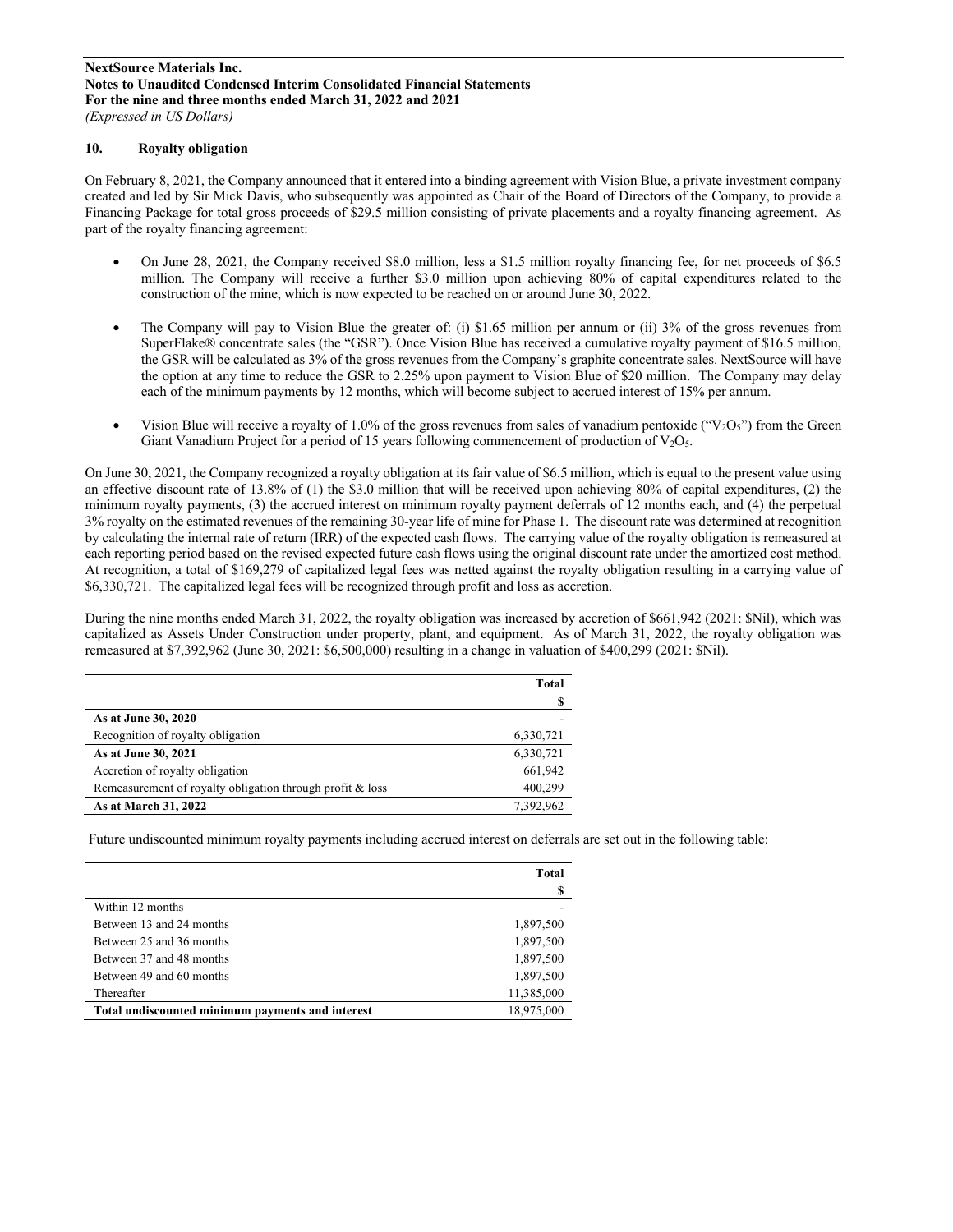## **11. Warrant Derivative Liabilities**

Warrants issued in a currency other than the Company's functional currency are considered a derivative financial liability settled through profit and loss as per IFRS 9 *Financial Instruments*. The fair value of the warrants is measured on the issue date as a financial liability using the Black-Scholes option valuation model. The fair value of any exercised warrants is remeasured on the exercise date through shareholder's equity and the fair value of outstanding warrants is remeasured at each reporting period through profit and loss until the expiration or exercise of the warrants.

During the nine months ended March 31, 2022, the Company reclassified \$2,897,523 to equity on the exercise of warrants and remeasured the derivative liabilities on the reporting date resulting in a change in fair value of \$11,546,205 through profit and loss.

|                                                    | <b>Warrant Liability</b> |
|----------------------------------------------------|--------------------------|
|                                                    | S                        |
| As at June 30, 2020                                | 208,768                  |
| Recognition of derivative liability                | 56,216,388               |
| Reclassification to equity on exercise of warrants | (4,236,117)              |
| Change in fair value through profit and loss       | (6,808,106)              |
| As at June 30, 2021                                | 45,380,933               |
| Reclassification to equity on exercise of warrants | (2,897,523)              |
| Change in fair value through profit and loss       | 11,546,205               |
| As at March 31, 2022                               | 54,029,615               |

## *Warrants expiring October 25, 2021*

The fair value of the warrant liability was estimated using the following model inputs on the following valuation dates:

| <b>Warrants Expiring October 25, 2021</b>          | <b>Warrant Liability</b> |
|----------------------------------------------------|--------------------------|
|                                                    |                          |
| As of June 30, 2020                                | 201,687                  |
| Reclassification to equity on exercise of warrants | (1,373,246)              |
| Change in fair value through profit and loss       | 2,278,285                |
| As of June 30, 2021                                | 1,106,726                |
| Reclassification to equity on exercise of warrants | (1,248,478)              |
| Change in fair value through profit and loss       | 141,752                  |
| As of March 31, 2022                               |                          |

#### *Warrants expiring July 2, 2022*

The fair value of the warrant liability was estimated using the following model inputs on the following valuation dates:

| <b>Warrants Expiring July 2, 2022</b>              |                         | <b>Warrant Liability</b> |
|----------------------------------------------------|-------------------------|--------------------------|
|                                                    |                         | S                        |
| As of June 30, 2020                                |                         |                          |
| Recognition on July 2, 2020 (issue date)           |                         | 421,861                  |
| Reclassification to equity on exercise of warrants |                         | (2,862,871)              |
| Change in fair value through profit and loss       |                         | 5,773,919                |
| As of June 30, 2021                                |                         | 3,332,909                |
| Reclassification to equity on exercise of warrants |                         | (1,649,045)              |
| Change in fair value through profit and loss       |                         | 1,343,540                |
| Share price on measurement date                    | (CAD \$3.66) USD \$2.93 |                          |
| Exercise price                                     | (CAD \$0.65) USD \$0.52 |                          |
| Risk free rate                                     | 0.58%                   |                          |
| Expected volatility                                | 64%                     |                          |
| Expected dividend yield                            | Nil                     |                          |
| Expected life (in years)                           | 0.25                    |                          |
| As of March 31, 2022                               |                         | 3,027,404                |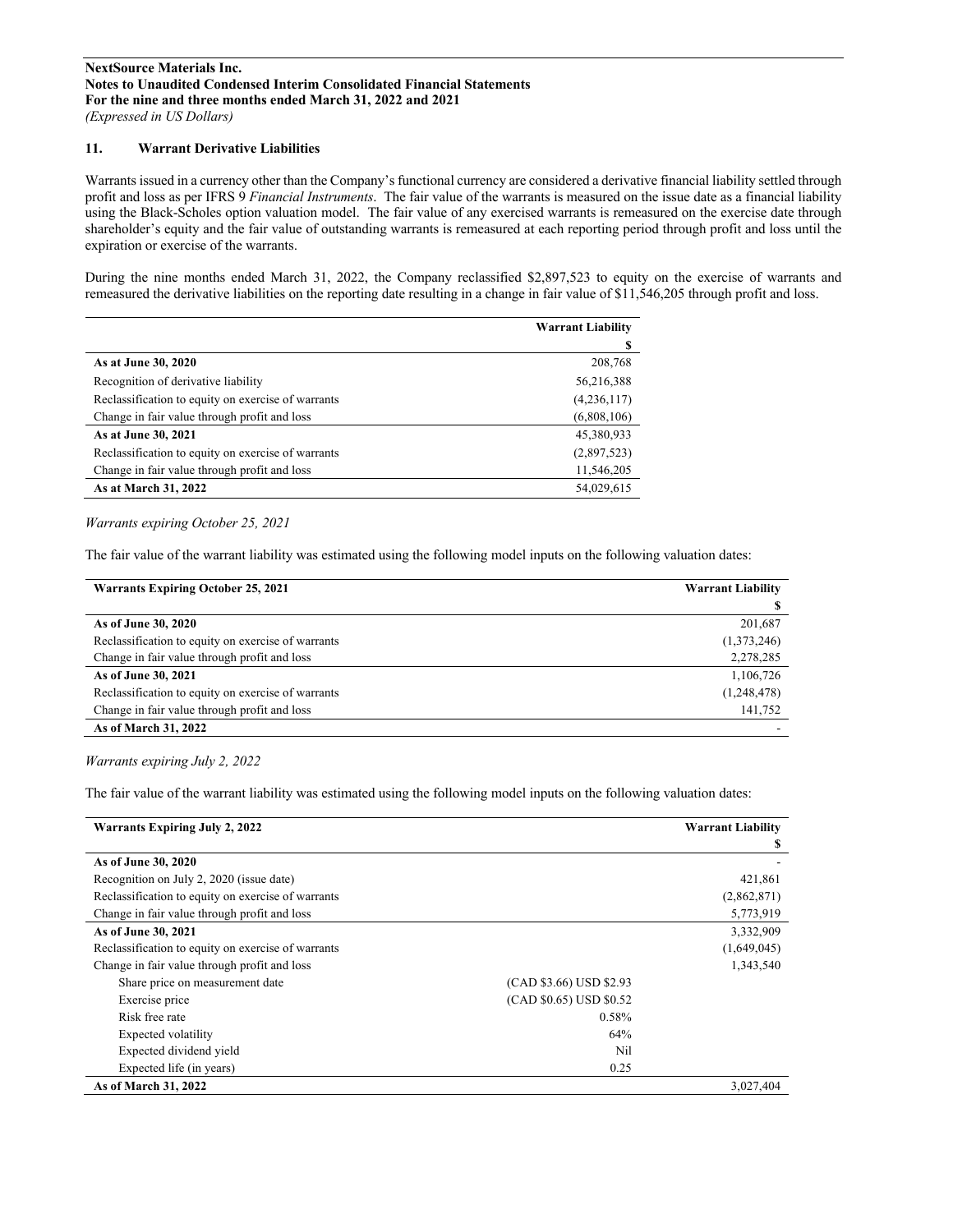## **11. Warrant Derivative Liabilities (continued)**

#### *Warrants expiring May 19, 2023*

The fair value of the warrant liability was estimated using the following model inputs on the following valuation dates:

| <b>Warrants Expiring May 19, 2023</b>              |                         | <b>Warrant Liability</b> |
|----------------------------------------------------|-------------------------|--------------------------|
|                                                    |                         | S                        |
| As of June 30, 2020                                |                         |                          |
| Recognition on May 19, 2021 (issue date)           |                         | 55,794,527               |
| Reclassification to equity on exercise of warrants |                         |                          |
| Change in fair value through profit and loss       |                         | (14, 853, 229)           |
| As of June 30, 2021                                |                         | 40,941,298               |
| Reclassification to equity on exercise of warrants |                         |                          |
| Change in fair value through profit and loss       |                         | 10,060,913               |
| Share price on measurement date                    | (CAD \$3.66) USD \$2.93 |                          |
| Exercise price                                     | (CAD \$1.00) USD \$0.80 |                          |
| Risk free rate                                     | 2.12%                   |                          |
| Expected volatility                                | 88%                     |                          |
| Expected dividend yield                            | Nil                     |                          |
| Expected life (in years)                           | 1.13                    |                          |
| As of March 31, 2022                               |                         | 51,002,211               |

#### **12. Provisions**

#### *Commercial production provision*

On April 16, 2014, the Company signed a Sale and Purchase Agreement and a Mineral Rights Agreement (together "the Agreements") with Malagasy to acquire the remaining 25% interest in the Molo Graphite Property. Pursuant to the Agreements, a further cash payment of CAD\$1,000,000 (approximately \$791,192) will be due within five days of the commencement of commercial production (the "Commercial Production Fee"). On June 30, 2021, the Company recognized a provision of \$708,514 using a 13.8% discount rate based on the expected settlement of the Commercial Production Fee on or around June 30, 2022. The provision was recorded at amortized cost and was capitalized as Property under Property, Plant and Equipment.

During the nine months ended March 31, 2022, the provision was increased by accretion of \$70,790 (2021: \$Nil) that was capitalized as Property, and it was further determined the settlement would not occur until December 31, 2022, which resulted in a remeasurement gain of \$48,472 that was recognized through profit and loss. On March 31, 2022, the provision was remeasured at \$725,948 (June 30, 2021: \$708,514) due to changes in foreign exchange that were recognized through profit and loss.

#### *Flow-through provision*

During fiscal 2014, the Company issued 17,889,215 flow-through shares to eligible Canadian taxpayer subscribers which included a contractual commitment for the Company to incur \$3,812,642 in eligible Canadian Exploration Expenditures ("CEEs") by December 31, 2014, as per the provisions of the Income Tax Act of Canada. The CEEs were renounced as a tax credit to the flow-through share subscribers on December 31, 2013. As at December 31, 2014, the Company had unfulfilled CEE obligations. During the year ended June 30, 2015, the Company recorded a provision for the Part XII.6 taxes and related penalties payable to the Canada Revenue Agency and for the indemnification liability to subscribers of the flow-through shares for the additional taxes payable related to the CEE renunciation shortfall. During the year ended June 30, 2021, based on the limited amount of completed settlements the Company revised the provision downward to \$29,508.

As of March 31, 2022, the provision was remeasured at \$29,272 (June 30, 2021: \$29,508) due to changes in foreign exchange that were recognized through profit and loss.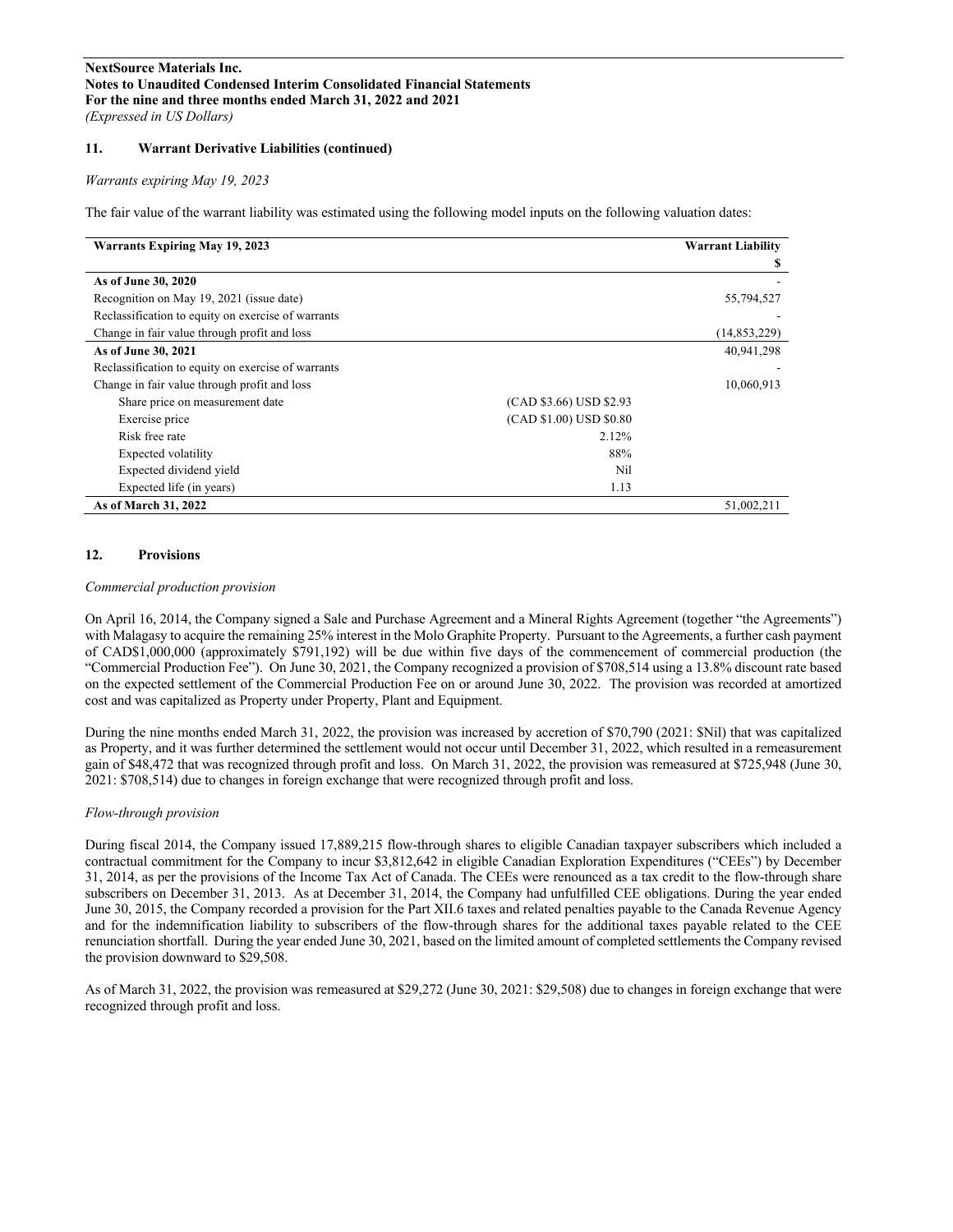## **13. Share Capital**

The Company's common shares have no par value, and the authorized share capital is composed of an unlimited number of common shares. On May 20, 2021, the Company gave effect to a 1 for 10 consolidation of its common shares and all outstanding warrants, stock options and restricted share units. All of the per share amounts in these consolidated financial statements have been restated to give effect to the share consolidation on a retroactive basis.

As of March 31, 2022, the Company had 99,742,513 common shares issued and outstanding (June 30, 2021: 98,184,260).

Shares issued during the nine months ended March 31, 2022:

- (a) On September 23, 2021, a total of 211,112 warrants priced at CAD\$0.90 were exercised into 211,112 common shares for gross proceeds of \$150,588.
- (b) On October 5, 2021, a total of 54,616 warrants priced at CAD\$0.65 and 206,667 warrants priced at CAD\$0.90 were exercised into 261,283 common shares for gross proceeds of \$175,077.
- (c) On October 20, 2021, a total of 155,556 warrants priced at CAD\$0.90 were exercised into 155,556 common shares for gross proceeds of \$113,110.
- (d) On October 22, 2021, a total of 214,445 warrants priced at CAD\$0.90 were exercised into 214,445 common shares for gross proceeds of \$156,129.
- (e) On November 23, 2021, a total of 100,000 warrants priced at CAD\$0.65 were exercised into 100,000 common shares for gross proceeds of \$51,407.
- (f) On December 16, 2021, a total of 123,518 RSUs were converted into common shares.
- (g) On March 2, 2022, a total of 461,539 warrants priced at CAD\$0.65 were exercised into 461,539 common shares for gross proceeds of \$235,804.
- (h) On March 30, 2022, a total of 30,800 warrants priced at CAD\$0.65 were exercised into 30,800 common shares for gross proceeds of \$15,998.

#### **14. Warrants**

The Company issued common share purchase warrants as part of equity private placements. The fair value of warrants is determined using the Black-Scholes option valuation model based on the market price, the exercise price, compound risk free interest rate, annualized volatility, and number of periods until expiration. Depending on the nature of the warrants, the fair value may be classified as equity or as a derivative financial liability settled through profit and loss. Each warrant entitles the holder to purchase one common share of the Company at the respective exercise price prior to or on the respective expiration date.

As of March 31, 2022, the Company had 24,469,387 common share purchase warrants outstanding (June 30, 2021: 25,904,122) with a weighted average expiration of 1.09 years(June 30, 2021: 1.77 years), which are exercisable into 24,469,387 (June 30, 2021: 25,904,122) common shares at a weighted average exercise price of USD\$0.78 (June 30, 2021: USD\$0.78). All outstanding warrants vested on their respective issue dates.

|                  |                   |                 | As at           |               |                          |                          | As at      |
|------------------|-------------------|-----------------|-----------------|---------------|--------------------------|--------------------------|------------|
| <b>Issued</b>    | <b>Expiration</b> | <b>Exercise</b> | <b>June 30,</b> |               |                          |                          | March 31,  |
| Date             | Date              | Price           | 2021            | <b>Issued</b> | Cancelled                | Exercised                | 2022       |
| October 25, 2019 | October 25, 2021  | CAD \$0.90      | 787,780         |               | $\overline{\phantom{a}}$ | (787, 780)               |            |
| July 2, 2020     | July 2, 2022      | CAD \$0.65      | 1,902,056       |               | $\overline{\phantom{a}}$ | (646, 955)               | 1,255,101  |
| May 19, 2021     | May 19, 2023      | CAD \$1.00      | 23,214,286      | ۰.            |                          | $\overline{\phantom{a}}$ | 23,214,286 |
| <b>Totals</b>    |                   |                 | 25,904,122      |               | $\overline{\phantom{a}}$ | (1, 434, 735)            | 24,469,387 |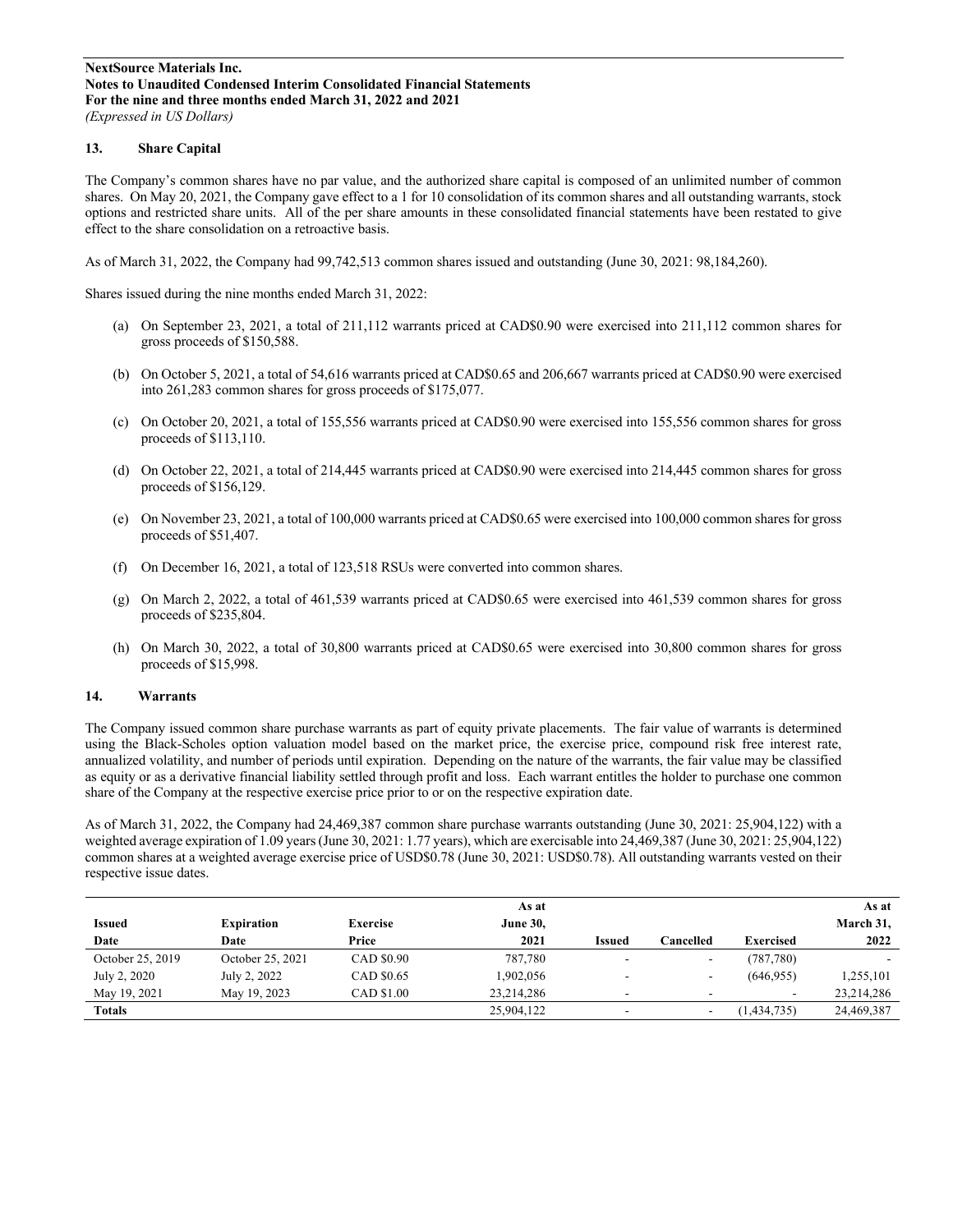## **15. Long term incentive plan**

The Company's long term incentive plan (the "LTIP plan") is restricted to a maximum of 10% of the issued and outstanding common shares. Under the LTIP plan, the Company may grant securities-based incentives including stock options and restricted share units ("RSUs") to directors, officers, employees, and consultants. The Board of Directors administers the plan and determines the vesting and terms of each grant.

#### *Stock Options*

The Company determined the fair value of stock options using the Black-Scholes option valuation model, which has several inputs including the market price, the exercise price, compound risk free interest rate, annualized volatility, and the number of periods until expiration. The fair value is recorded in equity and expensed through profit and loss over the vesting period. Each stock option entitles the holder to purchase one common share of the Company at the respective exercise price prior to, or on, its expiration date.

As of March 31, 2022, the Company had 2,780,000 stock options outstanding (June 30, 2021: 2,780,000) with a weighted average expiration of 1.40 years (June 30, 2021: 2.15), which are exercisable into 2,780,000 common shares (June 30, 2021: 2,780,000) at a weighted average exercise price of USD\$1.71 (June 30, 2021: USD\$1.73). All the outstanding stock options vested on their respective grant dates.

|                 |                   |                   | As at           |                          |                          |                          | As at     |
|-----------------|-------------------|-------------------|-----------------|--------------------------|--------------------------|--------------------------|-----------|
| Award & Vesting | <b>Expiration</b> | <b>Exercise</b>   | <b>June 30,</b> |                          |                          |                          | March 31, |
| Date            | Date              | Price             | 2021            | Awarded                  | Cancelled                | <b>Exercised</b>         | 2022      |
| June 9, 2017    | June 9, 2022      | <b>USD \$0.66</b> | 900,000         | $\overline{\phantom{a}}$ | $\overline{\phantom{a}}$ | $\overline{\phantom{a}}$ | 900,000   |
| March 26, 2019  | March 26, 2024    | CAD \$1.00        | 580,000         | $\overline{\phantom{a}}$ | $\overline{\phantom{a}}$ |                          | 580,000   |
| March 19, 2021  | March 19, 2024    | CAD \$3.60        | .300,000        | -                        | ۰                        |                          | 1,300,000 |
| <b>Totals</b>   |                   |                   | 2,780,000       | -                        |                          |                          | 2,780,000 |

#### *Restricted share units (RSUs)*

The fair value of RSUs is based on the grant-day intrinsic value of the shares that are expected to vest by the vesting date. Each RSU entitles the holder to receive a common share of the Company prior to, or on, its expiration date subject to achieving the performance criterion ("milestone") prior to, or on, its vesting date. The fair value is recorded in equity and expensed through profit and loss over the expected vesting period and is subject to remeasurement at the end of each reporting period based on the probability of achieving the milestone and adjustments for potential forfeitures.

As of March 31, 2022, the Company had 325,000 RSUs issued and outstanding (June 30, 2021: 475,000) with a weighted average expiration of 1.06 years (June 30, 2021: 1.40) which entitle the holders to receive 325,000 common shares (June 30, 2021: 475,000) for no additional consideration, subject to satisfying the vesting conditions.

| Award<br>Date  | Vesting<br>Condition | Vesting<br>Date   | As at<br><b>June 30,</b><br>2021 | Awarded | Cancelled | Converted  | As at<br>March 31,<br>2022 |
|----------------|----------------------|-------------------|----------------------------------|---------|-----------|------------|----------------------------|
| March 19, 2021 | Employment           | December 31, 2022 | 200,000                          |         | ۰         | -          | 200,000                    |
| March 19, 2021 | Plant commissioning  | June 30, 2022     | 100,000                          |         |           |            | 100,000                    |
| March 19, 2021 | Offtake agreement    | June 30, 2022     | 25,000                           |         |           | -          | 25,000                     |
| March 19, 2021 | Financing milestone  | May 17, 2021      | 150.000                          |         | (26.482)  | (123, 518) |                            |
| <b>Totals</b>  |                      |                   | 475,000                          |         | (26, 482) | (123, 518) | 325,000                    |

During the nine months ended March 31, 2022, a total of \$156,658 was expensed as share-based compensation for the vesting of RSUs (2021: \$468,844) and 150,000 vested RSUs were converted into 123,518 common shares with a forfeiture of 26,482 common shares for the value of payroll deductions, which resulted in a reduction of capital of \$70,190.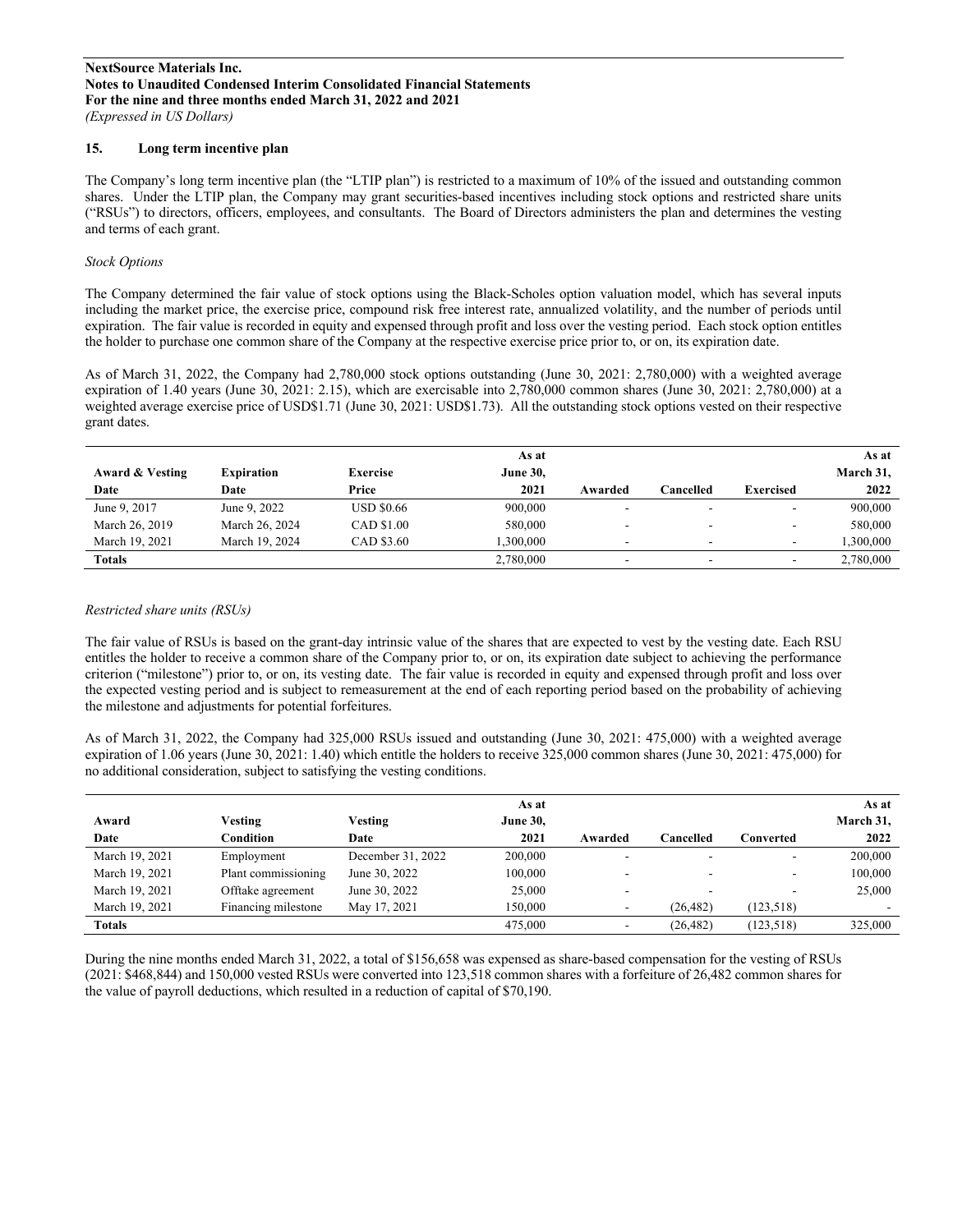## **16. Segmented Reporting**

The Company currently has two operating segments, consisting of mine development and the exploration and evaluation of mineral resources. No commercial revenues have been generated by the Company. The Company's President and Chief Executive Officer and Chief Financial Officer are the operating decision-makers and direct the allocation of resources to its segments.

The following is detailed information for each operating segment:

|                                                          | <b>Nine months ended</b> | Nine months ended | Three months ended | Three months ended |
|----------------------------------------------------------|--------------------------|-------------------|--------------------|--------------------|
|                                                          | March 31,                | March 31,         | March 31,          | March 31,          |
|                                                          | 2022                     | 2021              | 2022               | 2021               |
| <b>Revenues</b>                                          | $\hat{\mathbf{s}}$ -     | $S -$             | $S -$              | $S -$              |
| Mine development expenses                                |                          |                   |                    |                    |
| Mineral claims (Madagascar)                              | 52,275                   | 13,532            | (505)              | (9,890)            |
| Payroll and benefits                                     | 3,001                    |                   | 2,314              |                    |
| Engineering and metallurgical (Canada, South Africa)     |                          | 9,835             |                    |                    |
| Consulting fees (Madagascar)                             | (153, 332)               | 101,415           | 9,798              | 27,476             |
| Mine admin (Madagascar)                                  | 18,956                   |                   | 18,956             |                    |
| Travel                                                   | 5,270                    |                   | (4, 784)           |                    |
| Total mine development expenses                          | (73, 830)                | 124,782           | 25,779             | 17,586             |
| <b>Exploration and evaluation expenses</b>               |                          |                   |                    |                    |
| Mineral claims (Canada)                                  | 4,650                    | 2,525             | 282                | 844                |
| Mineral claims (Madagascar)                              | 20,478                   | 34,423            | (249)              |                    |
| Engineering and metallurgical (Canada, South Africa)     | 9,191                    |                   |                    |                    |
| Exploration camp and admin (Madagascar)                  | 73,647                   | 15,417            | 14,525             | 4,318              |
| Total exploration and evaluation expenses                | 107,966                  | 52,365            | 14,558             | 5,162              |
| <b>General and administrative expenses</b>               |                          |                   |                    |                    |
| Payroll and benefits                                     | 489,023                  | 297,203           | 168,853            | 108,255            |
| <b>Consulting Fees</b>                                   | 306,752                  | 268,781           | 100,853            | 97,284             |
| Legal Fees                                               | 29,671                   | 71,892            | (5,809)            | 32,348             |
| Professional Fees                                        | 147,890                  | 114,075           | 52,136             | 49,539             |
| Public filing expenses                                   | 113,451                  | 90,582            | 46,422             | 35,681             |
| Travel expenses                                          | 45,642                   | 2,743             | 16,716             | 436                |
| Investor relation expenses                               | 26,264                   | 21,195            | 17,343             | 12,605             |
| Insurance expenses                                       | 49,302                   | 21,262            | 15,907             | 6,610              |
| Rent expenses                                            | 6,597                    | 14,880            |                    | 5,105              |
| Office and admin                                         | 263,934                  | 21,305            | 190,566            | 9,206              |
| Total general and administrative expenses                | 1,478,526                | 923,918           | 602,987            | 357,069            |
| Share-based compensation                                 | 156,658                  | 3,793,104         | (141, 519)         | 3,772,435          |
| Amortization of plant and equipment                      | 20,810                   | 4,847             | 12,268             | 1,804              |
| Lease finance costs                                      | 766                      | 1,051             | 222                | 321                |
| Foreign currency translation (gain) loss                 | (331)                    | (35, 646)         | 63,042             | (4, 423)           |
| Interest (income)                                        | (134)                    |                   | (43)               |                    |
| Interest expense                                         | 32                       | 145               |                    |                    |
| Sub-total before other items                             | 1,690,463                | 4,864,566         | 577,294            | 4,149,954          |
| Change in value of royalty obligation                    | 400,299                  |                   | 269,972            |                    |
| Change in value of warrant liability                     | 11,546,205               | 9,676,360         | 3,915,292          | 8,560,319          |
| Change in value of production obligation                 | (48, 472)                |                   | (48, 472)          |                    |
| Net loss for the period                                  | (13, 588, 495)           | (14, 540, 926)    | (4,714,086)        | (12,710,273)       |
| Other comprehensive income                               |                          |                   |                    |                    |
| Items that will be reclassified subsequently to net loss |                          |                   |                    |                    |
| Translation adjustment for foreign operations            | (7,216)                  | (207)             | 62,587             | 1,617              |
| Net loss and comprehensive loss for the period           | \$(13,595,711)           | \$(14, 541, 133)  | \$ (4,651,499)     | \$(12,708,656)     |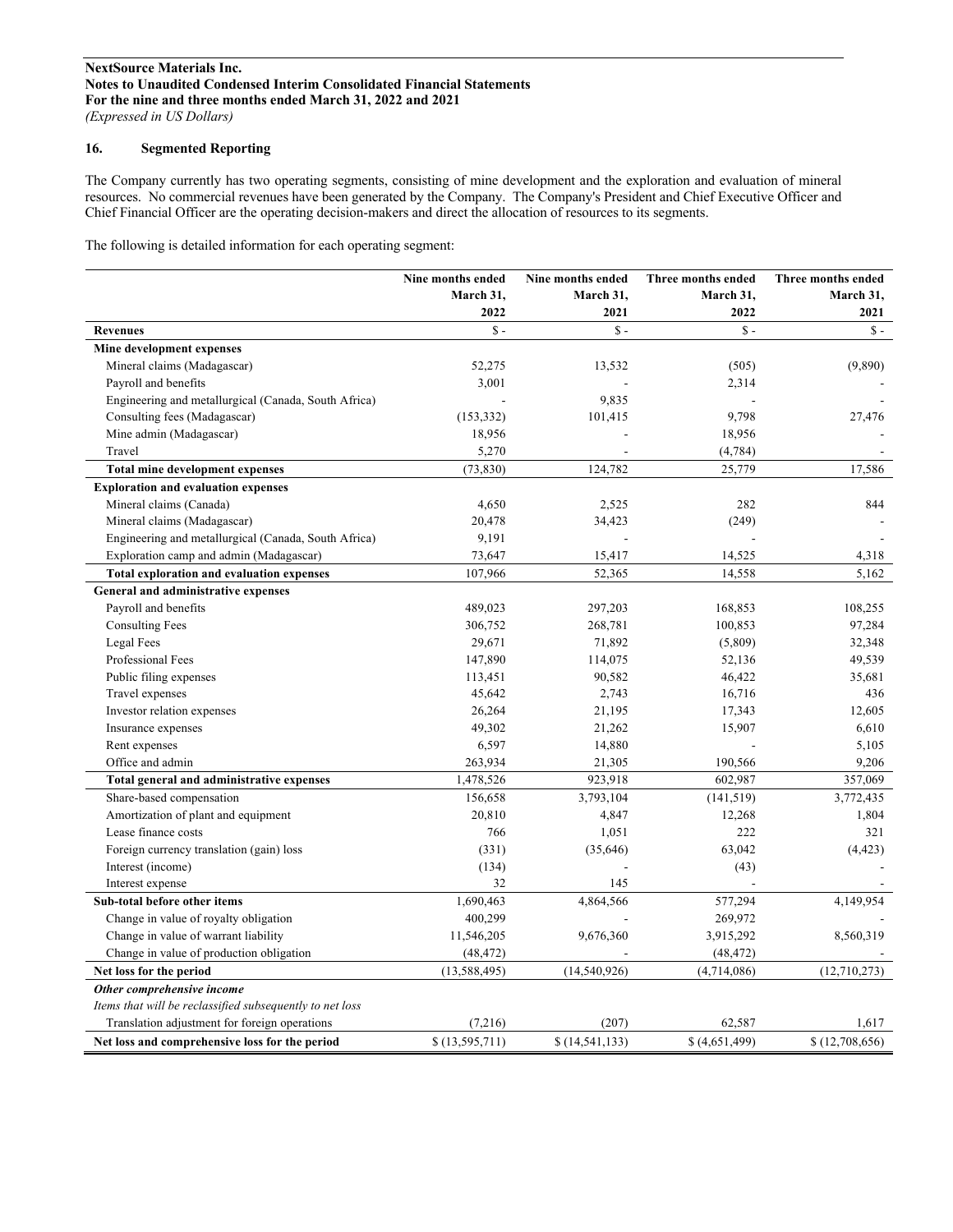## **16. Segmented Reporting (continued)**

Limited amounts of cash and equipment are currently held in Madagascar and Mauritius. A significant amount of the assets under construction capitalized in Canada as property, plant, equipment is currently being assembled offshore and will be reclassified under Madagascar as it is delivered to Madagascar.

The following is detailed information by geographic region:

|                                   | Canada     | <b>Mauritius</b> | Madagascar | Total      |
|-----------------------------------|------------|------------------|------------|------------|
|                                   |            |                  |            |            |
| Cash and cash equivalents         | 12,125,928 | 1.030            | 543,143    | 12,670,101 |
| Amounts receivable                | 14,234     |                  | 37,965     | 52,199     |
| Prepaid expenses                  | 55,994     |                  | 3,156      | 59,150     |
| Property, plant, and equipment    | 13,581,978 | 1.505            | 730,494    | 14,313,977 |
| Total assets as at March 31, 2022 | 25,778,134 | 2,535            | 1.314.758  | 27,095,427 |

|                                  | Canada     | <b>Mauritius</b>         | Madagascar | <b>Total</b> |
|----------------------------------|------------|--------------------------|------------|--------------|
|                                  |            |                          |            |              |
| Cash and cash equivalents        | 22,422,783 | 1,130                    | 13,173     | 22,437,086   |
| Amounts receivable               | 92,344     | -                        | 26         | 92,370       |
| Prepaid expenses                 | 52,428     |                          | 546        | 52.974       |
| Property, plant, and equipment   | 713.197    | $\overline{\phantom{a}}$ | 3.623.964  | 4,337,161    |
| Total assets as at June 30, 2021 | 23,280,752 | 1,130                    | 3,637,709  | 26,919,591   |

## **17. Related Party Transactions**

Parties are related if one party has the direct or indirect ability to control or exercise significant influence over the other party in making operating and financial decisions. Parties are also related if they are subject to common control or common significant influence. Other related parties include companies controlled by key management personnel. Related parties include key management, which consists of the Board of Directors, Chief Executive Officer, Chief Financial Officer, and the Senior Vice Presidents of the Company.

A transaction is considered a related party transaction when there is a transfer of economic resources or financial obligations between related parties. Related party transactions that are in the normal course of business and have commercial substance are measured at the fair value. Balances and transactions between the Company and its wholly owned subsidiaries, which are related parties of the Company, have been eliminated and are not disclosed in this note.

The following key management related party transactions occurred during the following reporting periods:

|                          | Nine months ended | Nine months ended | Three months ended | Three months ended |
|--------------------------|-------------------|-------------------|--------------------|--------------------|
|                          | March 31,         | March 31,         | March 31,          | March 31,          |
|                          | 2022              | 2021              | 2022               | 2021               |
| Payroll and benefits     | \$316,617         | \$315,713         | \$115,232          | \$128,236          |
| Consulting fees          | 254,853           | 251,658           | \$84,823           | 84,684             |
| Professional fees        | 21,264            | 12.429            | \$4,850            | 4,593              |
| Share-based compensation | 156,658           | 3.793.104         | \$(141,519)        | 3,772,435          |
| Total                    | \$749,392         | \$4,372,904       | \$63,386           | 3,989,948          |

The following key management related party balances existed as of the end of the following reporting periods:

|                                                            | As of     | As of           |
|------------------------------------------------------------|-----------|-----------------|
|                                                            | March 31, | <b>June 30,</b> |
|                                                            | 2022      | 2021            |
| Amounts receivable from key management                     | $S-$      | \$17,007        |
| Prepaid expenses to companies controlled by key management | \$3,199   | \$6,949         |
| Accounts payable due to key management                     | \$550     | Տ -             |
| Accrued liabilities due to key management                  | \$43,870  | \$64.503        |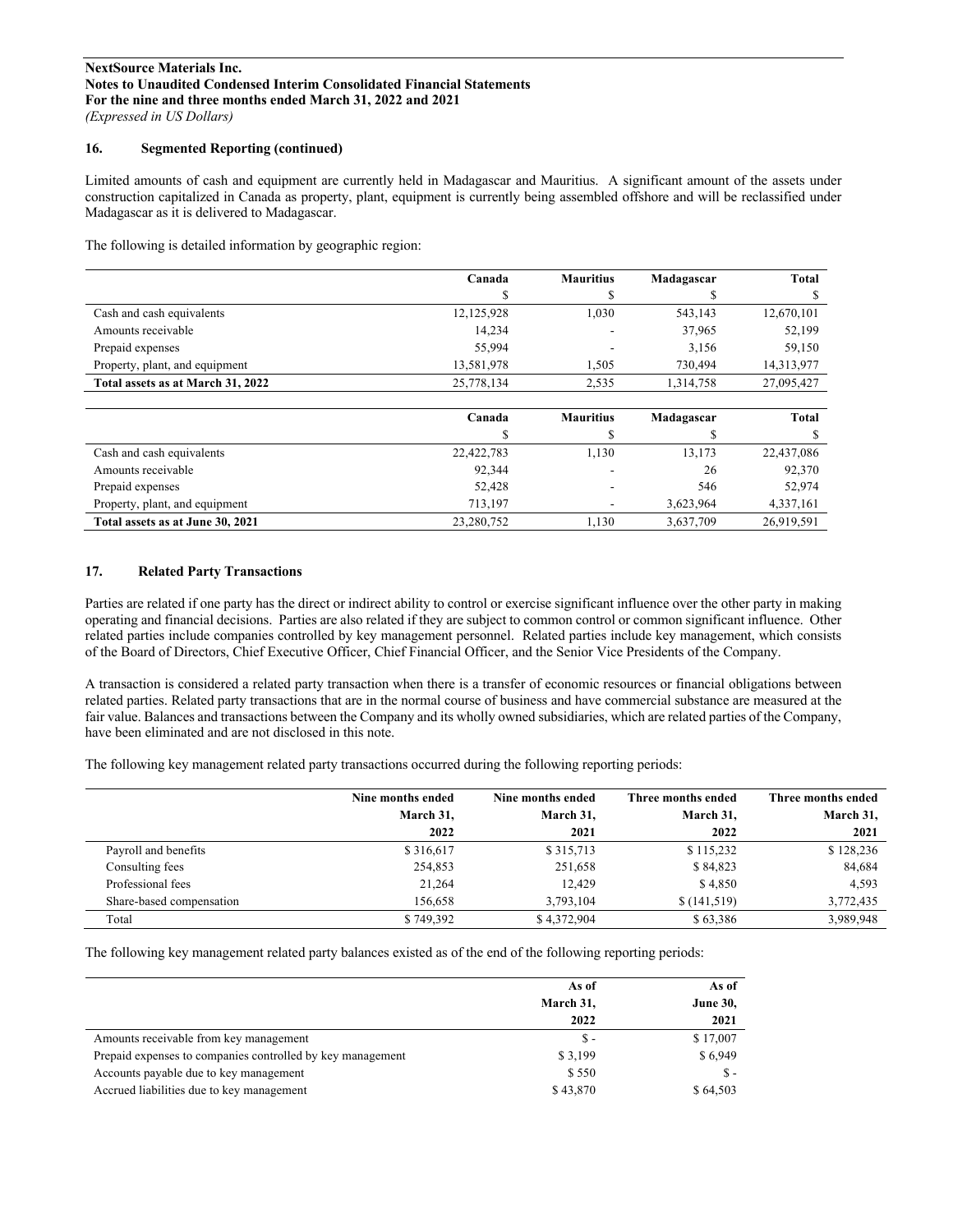## **18. Capital Management**

There were no changes in the Company's approach to capital management during the nine months ended March 31, 2022.

The Company's investment policy is to invest excess cash in very low risk financial instruments such as term deposits or by holding funds in high yield savings accounts with major Canadian banks.

The Company is not subject to any externally imposed capital requirements.

The Company has not generated any revenues from mineral property interests, which are still in the development, or exploration & evaluation stage. To date, the Company has funded its operations by raising equity and obtaining a royalty financing agreement. To minimize liquidity risk, the Company has implemented cost control measures including a construction budget and the minimizing of discretionary expenditures unless the project has sufficient economic or geologic merit.

The Company manages its capital structure (consisting of shareholders' deficiency) on an ongoing basis and in response to changes in economic conditions and risk characteristics of its underlying assets. Changes to the capital structure could involve the issuance of new equity, obtaining working capital loans, construction financing, issuing debt, the acquisition or disposition of assets, or adjustments to the amounts held in cash, cash equivalents and short-term investments.

#### *Capital resource analysis*

As of March 31, 2022, the Company had a working capital deficit of \$42,484,978 (June 30, 2021: deficit of \$24,147,490). Excluding the \$54,029,615 of warrant derivative liabilities that are expected to be settled through the issuance of common shares upon the exercise or expiration of the underlying common share purchase warrants, the Company had a working capital surplus of \$11,544,637 (June 30, 2021: surplus of \$21,233,443).

Although the Company has a working capital surplus excluding warrant derivate liabilities, a significant amount of working capital is expected to be utilized to complete construction of Phase 1 of the Molo Graphite Mine and related working capital, and for general and administrative expenditures and general working capital.

Completion of construction and plant commissioning is now expected in calendar Q3 2022 followed by a ramp up period of up to three months to achieve nameplate capacity. The Phase 1 capital cost budget is \$24.0 million plus an additional \$3.0 million for working capital. As of March 31, 2022, the Company had capitalized construction costs of \$11.4 million and expected to incur further construction costs of \$12.6 million plus an additional \$3.0 million for working capital.

As part of the royalty financing agreement, the Company will receive a further \$3.0 million from Vision Blue upon achieving 80% of capital expenditures related to construction of the mine, which is expected to be reached on or around June 30, 2022. The Company expects to receive \$0.63 million from the exercise of in-the-money warrants that are expiring on July 2, 2022.

As a result, the Company believes its capital resources are sufficient to complete construction of Phase 1 and related working capital but will require additional funding to cover general and administrative costs, technical studies, and general working capital over the next 12 months. Should unexpected financial circumstances arise, the Company may choose to delay certain discretionary expenditures. The Company may raise additional capital by issuing new equity, obtaining working capital loans, construction financing, or the exercise of outstanding warrants. While the Company has been successful in obtaining funding in the past, there is no assurance that future financings will be available on terms acceptable to the Company. Based on management's assessment of its past ability to obtain required funding, the Company believes it will be able to satisfy its current and long-term obligations as they come due.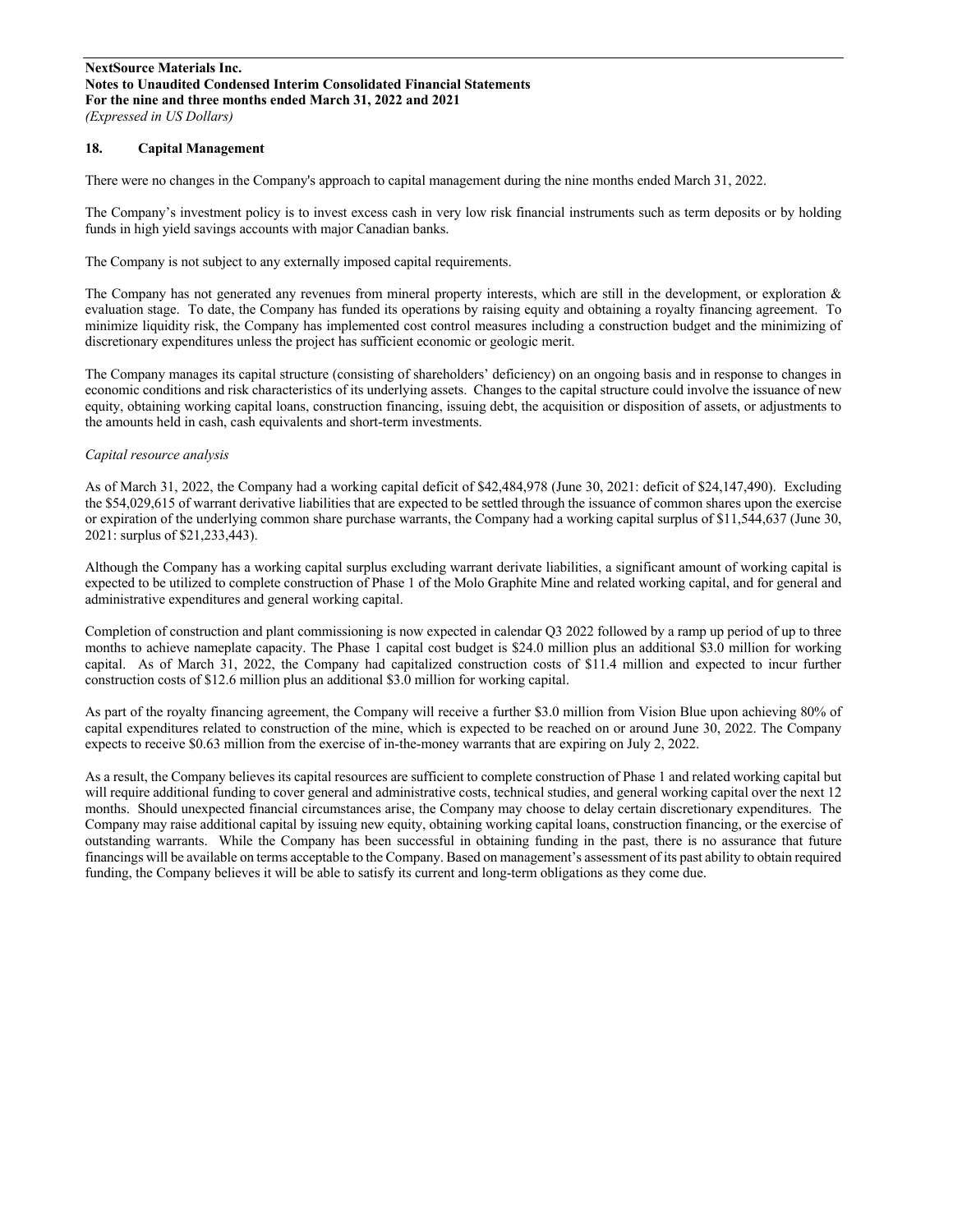## **19. Financial Instruments and Risk Management**

Financial instruments are exposed to certain financial risks, which may include liquidity risk, credit risk, interest rate risk, commodity price risk, and currency risk:

## *Liquidity risk*

Liquidity risk is the risk that the Company will not be able to meet its obligations associated with financial liabilities. Liquidity risk arises from the Company's financial obligations and in the management of its assets, liabilities and capital structure.

In managing liquidity, the Company's primary objective is to ensure the entity can continue as a going concern while obtaining sufficient funding to meet its obligations as they come due. The Company manages this risk by regularly evaluating its liquid financial resources to fund current and long-term obligations and to meet its capital commitments in a cost-effective manner. The main factors that affect liquidity include working capital requirements, capital-expenditure requirements, and equity capital market conditions. The Company's liquidity requirements are met through a variety of sources, including cash and cash equivalents and equity capital markets.

None of the Company's obligations have contractual maturities over the next 12 months, except the following:

- Accounts payable and accrued liabilities, which are generally due within 30 days.
- Minimum royalty payment obligations, which will be deferred until June 2023.
- Warrant derivative liabilities, which are expected to be settled through the issuance of common shares upon the exercise or expiration of the underlying common share purchase warrants.

As of March 31, 2022, the Company had cash and cash equivalents of \$12,670,101 (June 30, 2021: \$22,437,086) to settle current liabilities of \$1,236,813 (June 30, 2021: \$1,348,987) excluding the \$54,029,615 of warrant derivative liabilities (June 30, 2021: \$45,380,933) that are expected to be settled through the issuance of common shares upon the exercise or expiration of the underlying common share purchase warrants. Although the Company is not exposed to liquidity risk, a significant amount of cash and cash equivalents is expected to be utilized over the next 12 months to complete construction of Phase 1 of the Molo Graphite Mine, for working capital requirements, technical studies, and for general and administrative expenditures.

## *Credit risk*

The Company does not currently have commercial customers and therefore does not have any credit risk related to amounts receivables. The Company has credit risk arising from the potential from counterparty default on cash and cash equivalents held on deposit with financial institutions. The Company manages this risk by ensuring that deposits are only held with large Canadian banks and financial institutions, whereas any offshore deposits are held with reputable financial institutions.

#### *Interest rate risk*

This is the sensitivity of the fair value or of the future cash flows of a financial instrument to changes in interest rates. The Company does not have any financial assets or liabilities that are subject to variable interest rates.

## *Commodity price risks*

This is the sensitivity of the fair value of, and future cash flows generated from, mineral assets. The Company manages this risk by monitoring mineral prices and commodity price trends to determine the appropriate timing for funding the exploration or development of its mineral assets, or for the acquisition or disposition of mineral assets. Graphite is not a commodity product and therefore does not have an established forward pricing or futures market. The Company does not have any mineral assets at the development or production stage carried at historical cost. The Company has expensed the acquisition and exploration costs of its exploration stage mineral assets.

#### *Currency risk*

This is the sensitivity of the fair value or of the future cash flows of financial instruments to changes in foreign exchange rates. The Company transacts in currencies other than the US dollar, including the Canadian dollar, the Madagascar Ariary, the Euro and the South African Rand. The Company purchases services and has certain salary commitments in those foreign currencies. The Company also has monetary and financial instruments that may fluctuate due to changes in foreign exchange rates. Derivative financial instruments are not used to reduce exposure to fluctuations in foreign exchange rates. The Company is not sensitive to foreign exchange exposure since it has not made any commitments to deliver products quoted in foreign currencies. Due to the capitalization of costs related to the Molo Graphite Mine, the Company is increasing its sensitivity to foreign exchange risk arising from the translation of the financial statements of subsidiaries with a functional currency other than the US dollar whereby US dollar differences in assets, liabilities and equity are measured through other comprehensive income.